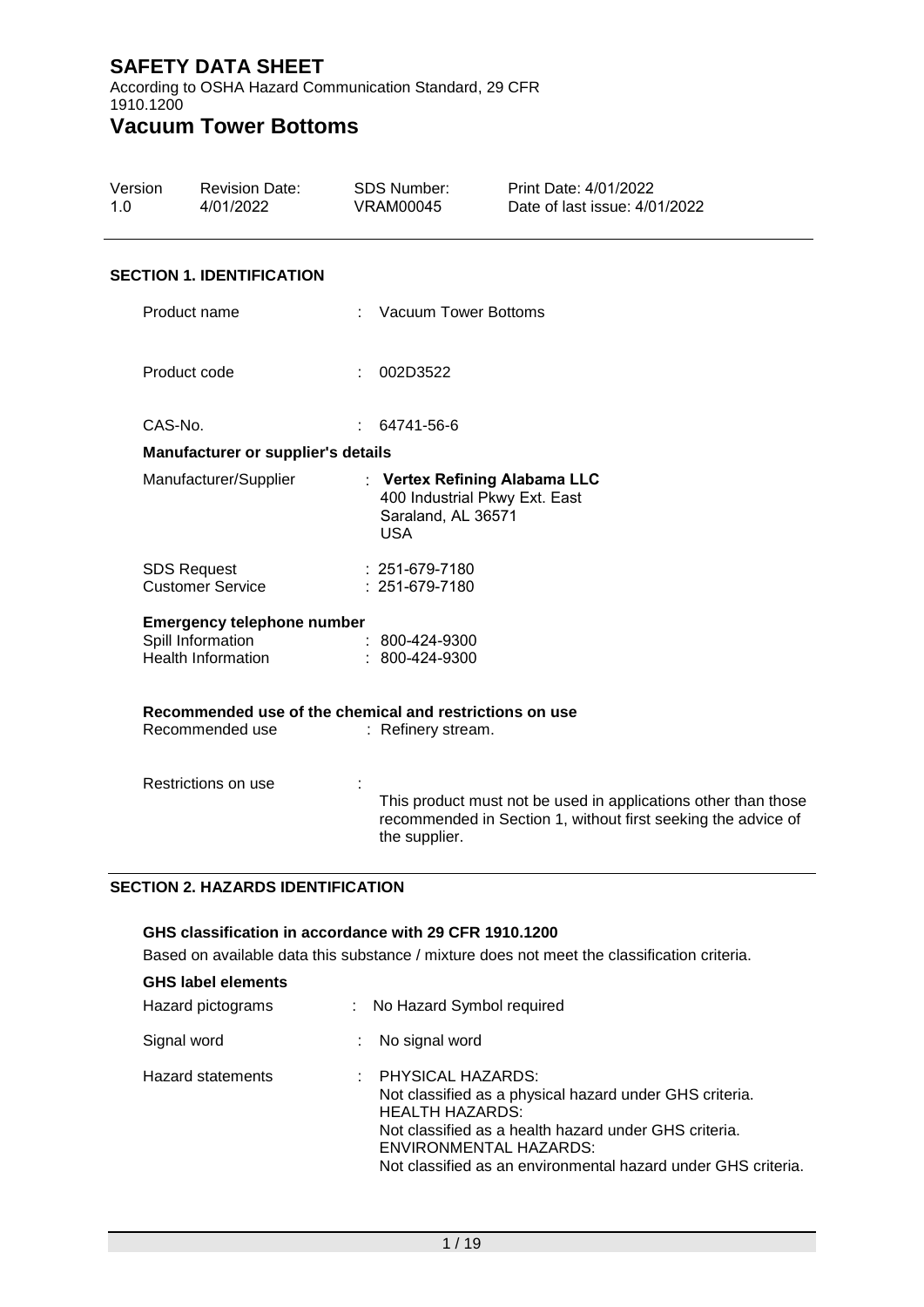According to OSHA Hazard Communication Standard, 29 CFR 1910.1200

# **Vacuum Tower Bottoms**

| Version<br>1.0 | <b>Revision Date:</b><br>4/01/2022                  | SDS Number:<br>VRAM00045                                                                  | Print Date: 4/01/2022<br>Date of last issue: 4/01/2022 |  |  |  |  |  |
|----------------|-----------------------------------------------------|-------------------------------------------------------------------------------------------|--------------------------------------------------------|--|--|--|--|--|
|                | Precautionary statements                            | <b>Prevention:</b><br>No precautionary phrases.<br>Response:<br>No precautionary phrases. |                                                        |  |  |  |  |  |
|                |                                                     | Storage:<br>No precautionary phrases.                                                     |                                                        |  |  |  |  |  |
|                |                                                     | Disposal:<br>No precautionary phrases.                                                    |                                                        |  |  |  |  |  |
|                | Other hazards which do not result in classification |                                                                                           |                                                        |  |  |  |  |  |

Not classified as flammable but will burn.

Do not allow molten material to contact water or liquids as this can cause violent eruptions, splatter hot material, or ignite flammable material.

These deposits, (carbonaceous materials and iron sulphides), may be pyrophoric and self-ignite when brought into contact with air (opening of tank).

Hydrogen sulphide is highly toxic and may be fatal if inhaled.

Hydrogen sulphide (H2S), an extremely flammable and toxic gas, and other hazardous vapours may evolve and collect in the headspace of storage tanks, transport vessels and other enclosed containers.

May dull the sense of smell and has a high odour threshold, so do not rely on odour as an indication of hazard.

The classification of this material is based on OSHA HCS 2012 criteria.

### **SECTION 3. COMPOSITION/INFORMATION ON INGREDIENTS**

Substance / Mixture : Substance

#### **Hazardous components**

| l Chemical name                     | Synonyms                         | CAS-No.    | Concentration (% w/w) |
|-------------------------------------|----------------------------------|------------|-----------------------|
| Residues (Petrole-<br>I um), Vacuum | Residues (pe-<br>troleum), vacu- | 64741-56-6 | $= 100$               |
|                                     | um                               |            |                       |

#### **Further information**

| Contains:        |                       |                   |
|------------------|-----------------------|-------------------|
| Chemical name    | Identification number | Concentration [%] |
| Hydrogen sulfide | 7783-06-4, 231-977-3  | $0.1 - \leq 1$    |

#### **SECTION 4. FIRST-AID MEASURES**

| General advice | : DO NOT DELAY.<br>Keep victim calm. Obtain medical treatment immediately.<br>Vapourisation of H2S that has been trapped in clothing can be<br>dangerous to rescuers. Maintain respiratory protection to<br>avoid contamination from the victim to rescuer. Mechanical<br>ventilation should be used to resuscitate if at all possible. |
|----------------|-----------------------------------------------------------------------------------------------------------------------------------------------------------------------------------------------------------------------------------------------------------------------------------------------------------------------------------------|
| If inhaled     | : If inhalation of mists, fumes or vapour causes irritation to the                                                                                                                                                                                                                                                                      |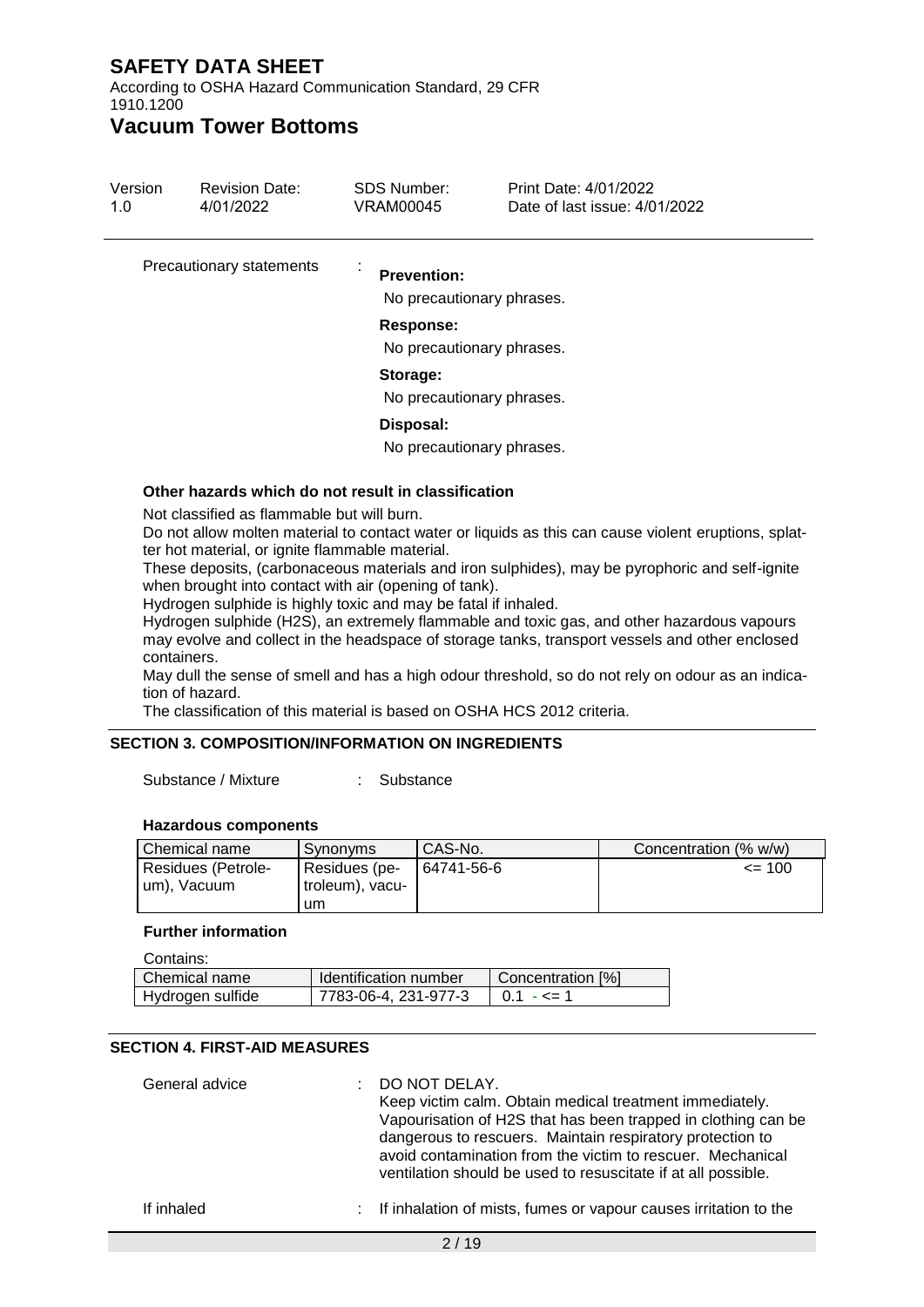According to OSHA Hazard Communication Standard, 29 CFR 1910.1200

| Version<br>1.0 | <b>Revision Date:</b><br>4/01/2022                     | SDS Number:<br><b>VRAM00045</b>                      | Print Date: 4/01/2022<br>Date of last issue: 4/01/2022                                                                                                                                                                                                                                                                                                                                                                                                                                                                                                                                                                                                                                                      |
|----------------|--------------------------------------------------------|------------------------------------------------------|-------------------------------------------------------------------------------------------------------------------------------------------------------------------------------------------------------------------------------------------------------------------------------------------------------------------------------------------------------------------------------------------------------------------------------------------------------------------------------------------------------------------------------------------------------------------------------------------------------------------------------------------------------------------------------------------------------------|
|                |                                                        | medical facility.                                    | nose or throat, remove to fresh air.<br>If rapid recovery does not occur, obtain medical attention.<br>Casualties suffering ill effects as a result of exposure to hy-<br>drogen sulphide should be removed to fresh air.<br>Do not attempt to rescue the victim unless proper respiratory<br>protection is worn. If the victim has difficulty breathing or tight-<br>ness of the chest, is dizzy, vomiting, or unresponsive, give<br>100% oxygen with rescue breathing or Cardiopulmonary Re-<br>suscitation (CPR) as required and transport to the nearest                                                                                                                                                |
|                | In case of skin contact                                |                                                      | If contact with hot product, immediately cool the burn area by<br>flushing or immersing the affected area with water for at least<br>15 to 20 minutes. Do not attempt to remove anything from the<br>burn area or apply burn creams or ointments. During transport<br>do not cover the wound with dressing or sheet since these<br>may adhere to the product.<br>It should be noted this product contracts on cooling.<br>Where a limb is encased, care should be taken to avoid the<br>development of a tourniquet effect. In the event of this occur-<br>ring, the adhering product must be softened and/or split to<br>prevent restriction of blood flow.<br>All burns should receive medical attention. |
|                | In case of eye contact                                 | Hot product -<br>ment.<br>Cold product -<br>rinsing. | If contact with hot product, immediately cool the burn area by<br>flushing with large amounts of water.<br>Do not attempt to remove anything from the burn area.<br>Do not apply burn creams or ointments.<br>Transport to the nearest medical facility for additional treat-<br>During transport do not cover the wound with dressing or<br>sheet since these may adhere to the product.<br>All burns should receive medical attention.<br>Flush eye with copious quantities of water.<br>Remove contact lenses, if present and easy to do. Continue<br>If persistent irritation occurs, obtain medical attention.                                                                                         |
|                | If swallowed                                           | primary route of exposure.                           | Under normal conditions of use, this is not expected to be a                                                                                                                                                                                                                                                                                                                                                                                                                                                                                                                                                                                                                                                |
| delayed        | Most important symptoms<br>and effects, both acute and | and/or difficulty breathing.                         | Respiratory irritation signs and symptoms may include a tem-<br>porary burning sensation of the nose and throat, coughing,<br>Eye irritation signs and symptoms may include a burning sen-<br>sation, redness, swelling, and/or blurred vision.<br>H2S has a broad range of effects dependent on the airborne<br>concentration and length of exposure: 0.02 ppm odour thresh-<br>old, smell of rotten eggs; 10 ppm eye and respiratory tract<br>irritation; 100 ppm coughing, headache, dizziness, nausea,                                                                                                                                                                                                  |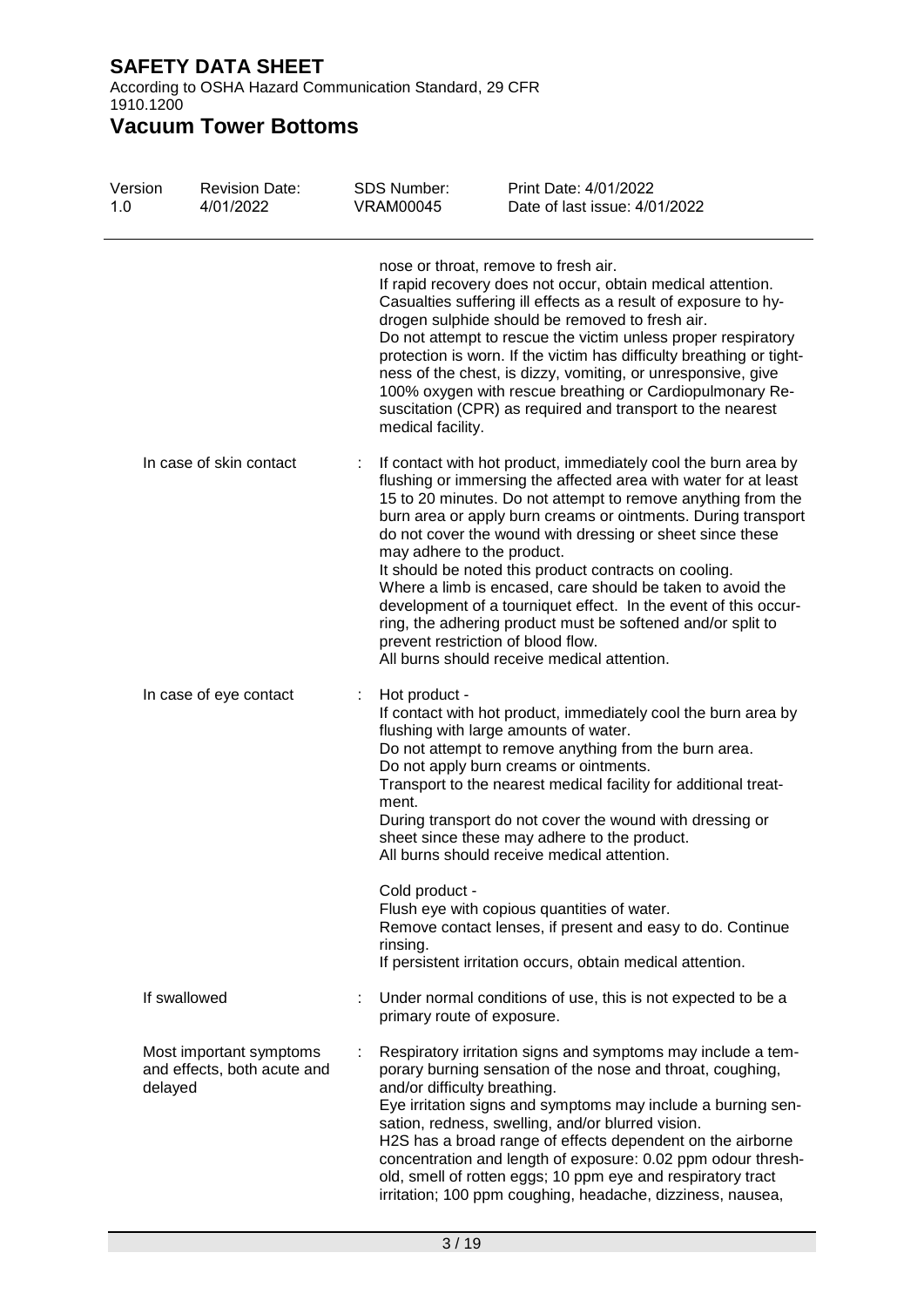According to OSHA Hazard Communication Standard, 29 CFR 1910.1200

# **Vacuum Tower Bottoms**

| Version<br>1.0 |  | <b>Revision Date:</b><br>4/01/2022                                                                                                                                                                                                                                                                                                                                                                                                                                                                                                                                  | <b>SDS Number:</b><br><b>VRAM00045</b>                             | Print Date: 4/01/2022<br>Date of last issue: 4/01/2022                                                                                                                                                                                                                                                                                                                                                                                                                                              |  |
|----------------|--|---------------------------------------------------------------------------------------------------------------------------------------------------------------------------------------------------------------------------------------------------------------------------------------------------------------------------------------------------------------------------------------------------------------------------------------------------------------------------------------------------------------------------------------------------------------------|--------------------------------------------------------------------|-----------------------------------------------------------------------------------------------------------------------------------------------------------------------------------------------------------------------------------------------------------------------------------------------------------------------------------------------------------------------------------------------------------------------------------------------------------------------------------------------------|--|
|                |  | eye irritation, loss of sense of smell in minutes; 200 ppm po-<br>tential for pulmonary oedema after >20-30 minutes; 500 ppm<br>loss of consciousness after short exposures, potential for res-<br>piratory arrest; >1000ppm immediate loss of consciousness,<br>may lead rapidly to death, prompt cardiopulmonary resuscita-<br>tion may be required. Do not depend on sense of smell for<br>warning. H2S causes rapid olfactory fatigue (deadens sense<br>of smell). There is no evidence that H2S will accumulate in<br>the body tissue after repeated exposure. |                                                                    |                                                                                                                                                                                                                                                                                                                                                                                                                                                                                                     |  |
|                |  | Protection of first-aiders                                                                                                                                                                                                                                                                                                                                                                                                                                                                                                                                          | incident, injury and surroundings.                                 | When administering first aid, ensure that you are wearing the<br>appropriate personal protective equipment according to the                                                                                                                                                                                                                                                                                                                                                                         |  |
|                |  | Indication of any immediate<br>medical attention and special<br>treatment needed                                                                                                                                                                                                                                                                                                                                                                                                                                                                                    | product to facilitate removal.<br>son Control Center for guidance. | Do not attempt to remove the product from the skin as it pro-<br>vides an airtight sterile covering, which will eventually fall<br>away with the scab as the burn heals.<br>If removal is attempted, mineral oil (not mineral spirits) or a<br>mineral oil based ointment may be applied to help soften the<br>Hydrogen sulphide (H2S) - CNS asphyxiant. May cause rhini-<br>tis, bronchitis and occasionally pulmonary oedema after se-<br>vere exposure. CONSIDER: Oxygen therapy. Consult a Poi- |  |

### **SECTION 5. FIRE-FIGHTING MEASURES**

| Suitable extinguishing media                       |    | Foam, water spray or fog. Dry chemical powder, carbon diox-<br>ide, sand or earth may be used for small fires only.                                                                                                                                                                                                                                                                                                                                   |  |  |
|----------------------------------------------------|----|-------------------------------------------------------------------------------------------------------------------------------------------------------------------------------------------------------------------------------------------------------------------------------------------------------------------------------------------------------------------------------------------------------------------------------------------------------|--|--|
| Unsuitable extinguishing<br>media                  | t. | Do not use water in a jet.                                                                                                                                                                                                                                                                                                                                                                                                                            |  |  |
| Specific hazards during fire-<br>fighting          | ÷. | Hazardous combustion products may include:<br>A complex mixture of airborne solid and liquid particulates and<br>gases (smoke).<br>Carbon monoxide.<br>Unidentified organic and inorganic compounds.<br>Boil-over of tanks and violent eruptions may occur in the pres-<br>ence of water.<br>Hydrogen sulphide (H2S) and other toxic sulphur oxides may<br>be given off when this material is heated. Do not depend on<br>sense of smell for warning. |  |  |
| Special protective equipment :<br>for firefighters |    | Proper protective equipment including chemical resistant<br>gloves are to be worn; chemical resistant suit is indicated if<br>large contact with spilled product is expected. Self-Contained<br>Breathing Apparatus must be worn when approaching a fire in<br>a confined space. Select fire fighter's clothing approved to<br>relevant Standards (e.g. Europe: EN469).                                                                               |  |  |

#### **SECTION 6. ACCIDENTAL RELEASE MEASURES**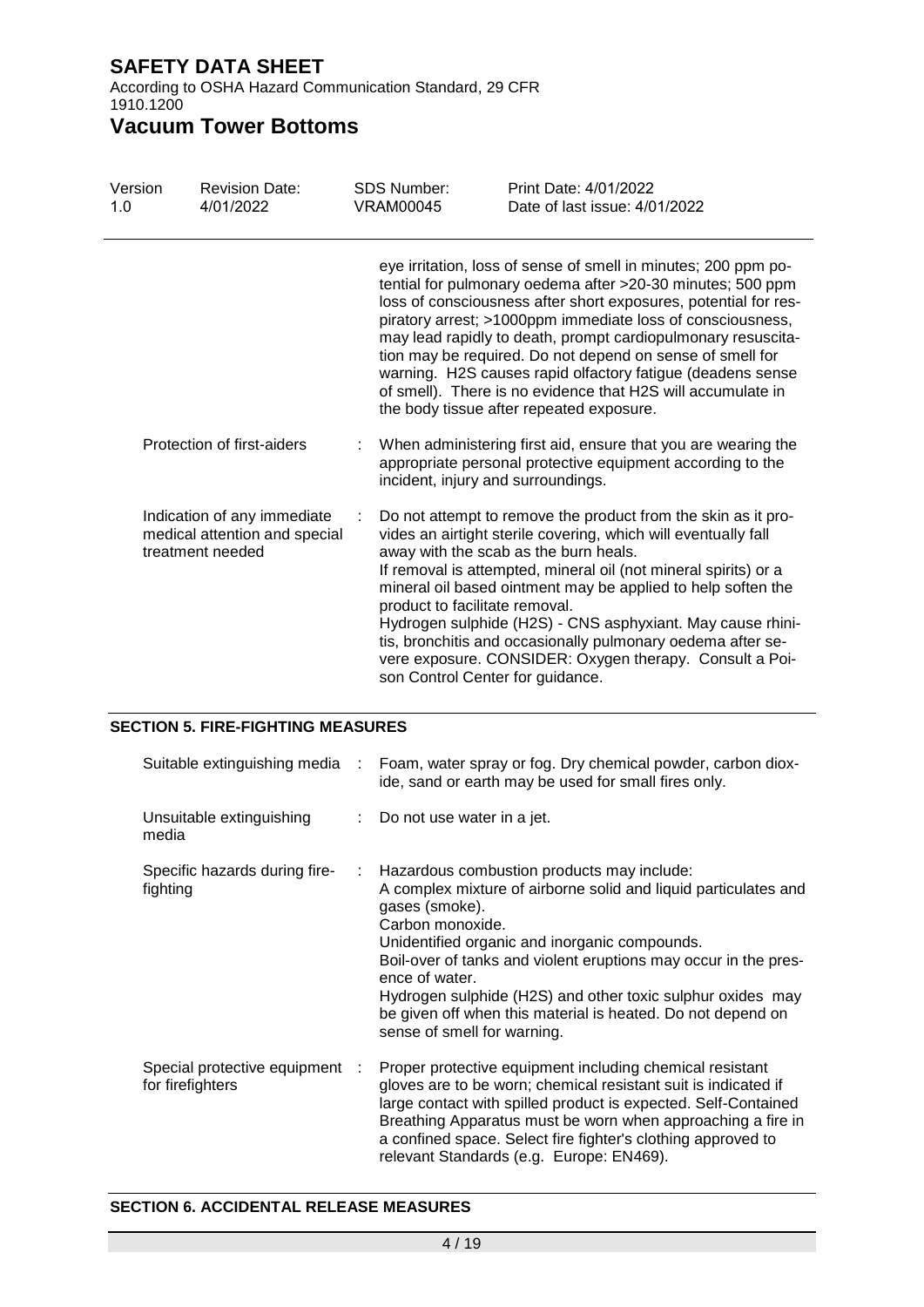According to OSHA Hazard Communication Standard, 29 CFR 1910.1200

# **Vacuum Tower Bottoms**

| Version<br>1.0 |                                                          | <b>Revision Date:</b><br>4/01/2022                                              |   | <b>SDS Number:</b><br><b>VRAM00045</b>                 | Print Date: 4/01/2022<br>Date of last issue: 4/01/2022                                                                                                                                                                                     |
|----------------|----------------------------------------------------------|---------------------------------------------------------------------------------|---|--------------------------------------------------------|--------------------------------------------------------------------------------------------------------------------------------------------------------------------------------------------------------------------------------------------|
|                |                                                          | Personal precautions, protec- :<br>tive equipment and emer-<br>gency procedures |   | in confined spaces.                                    | Avoid contact with skin, eyes and clothing.<br>Hot product should be handled so that there is no risk of<br>burns. Use compressed air or fresh air respiratory equipment                                                                   |
|                |                                                          | Environmental precautions                                                       | ÷ |                                                        | Prevent from spreading or entering into drains, ditches or riv-<br>ers by using sand, earth, or other appropriate barriers.                                                                                                                |
|                | Methods and materials for<br>containment and cleaning up |                                                                                 | ÷ | Small spillage:<br>Allow product to cool and solidify. | Prevent from spreading or entering into drains, ditches or riv-<br>ers by using sand, earth, or other appropriate barriers.                                                                                                                |
|                |                                                          |                                                                                 |   | Large spillage:<br>or other containment material.      | Prevent from spreading by making a barrier with sand, earth<br>Treat residues as for small spillage.                                                                                                                                       |
|                |                                                          | Additional advice                                                               |   | cannot be contained.<br>this Safety Data Sheet.        | : For guidance on selection of personal protective equipment<br>see Chapter 8 of this Safety Data Sheet.<br>Local authorities should be advised if significant spillages<br>For guidance on disposal of spilled material see Chapter 13 of |

### **SECTION 7. HANDLING AND STORAGE**

| Technical measures      |  | Avoid contact with hot liquid to prevent thermal burns.                                                                                                                                                                                                                                                                                                                                                                                                                                                                                                                                                                                                                                                                                                                                                                                                                                                                                                                                                                                                                                                                                                                                                                                                                     |
|-------------------------|--|-----------------------------------------------------------------------------------------------------------------------------------------------------------------------------------------------------------------------------------------------------------------------------------------------------------------------------------------------------------------------------------------------------------------------------------------------------------------------------------------------------------------------------------------------------------------------------------------------------------------------------------------------------------------------------------------------------------------------------------------------------------------------------------------------------------------------------------------------------------------------------------------------------------------------------------------------------------------------------------------------------------------------------------------------------------------------------------------------------------------------------------------------------------------------------------------------------------------------------------------------------------------------------|
| Advice on safe handling |  | The inherent toxic and olfactory (sense of smell) fatiguing<br>properties of hydrogen sulphide require that air monitoring<br>alarms be used if concentrations are expected to reach harm-<br>ful levels such as in enclosed spaces, heated transport ves-<br>sels and spill or leak situations. If the air concentration ex-<br>ceeds 10 ppm, the area should be evacuated unless respira-<br>tory protection is in use.<br>Vapours containing hydrogen sulphide will accumulate during<br>storage or transport and will also be vented during filling of<br>tanks. Stay upwind and away from newly opened hatches and<br>allow to vent thoroughly before handling material. Steam may<br>be used to vent hatches. Keep all sources of ignition away<br>from loading area.<br>For quality, health and safety reasons do not exceed the rec-<br>ommended storage and handling temperature.<br>Clean, dry and heat resistant hoses (free of twists, etc.)<br>should be used.<br>Do not use steam to empty pipelines and hoses.<br>Use compressed air to blow product from the system or apply<br>a vacuum to suck the product from the system.<br>Do not use solvents to clear obstructions of pipelines.<br>Use local exhaust ventilation if there is risk of inhalation of |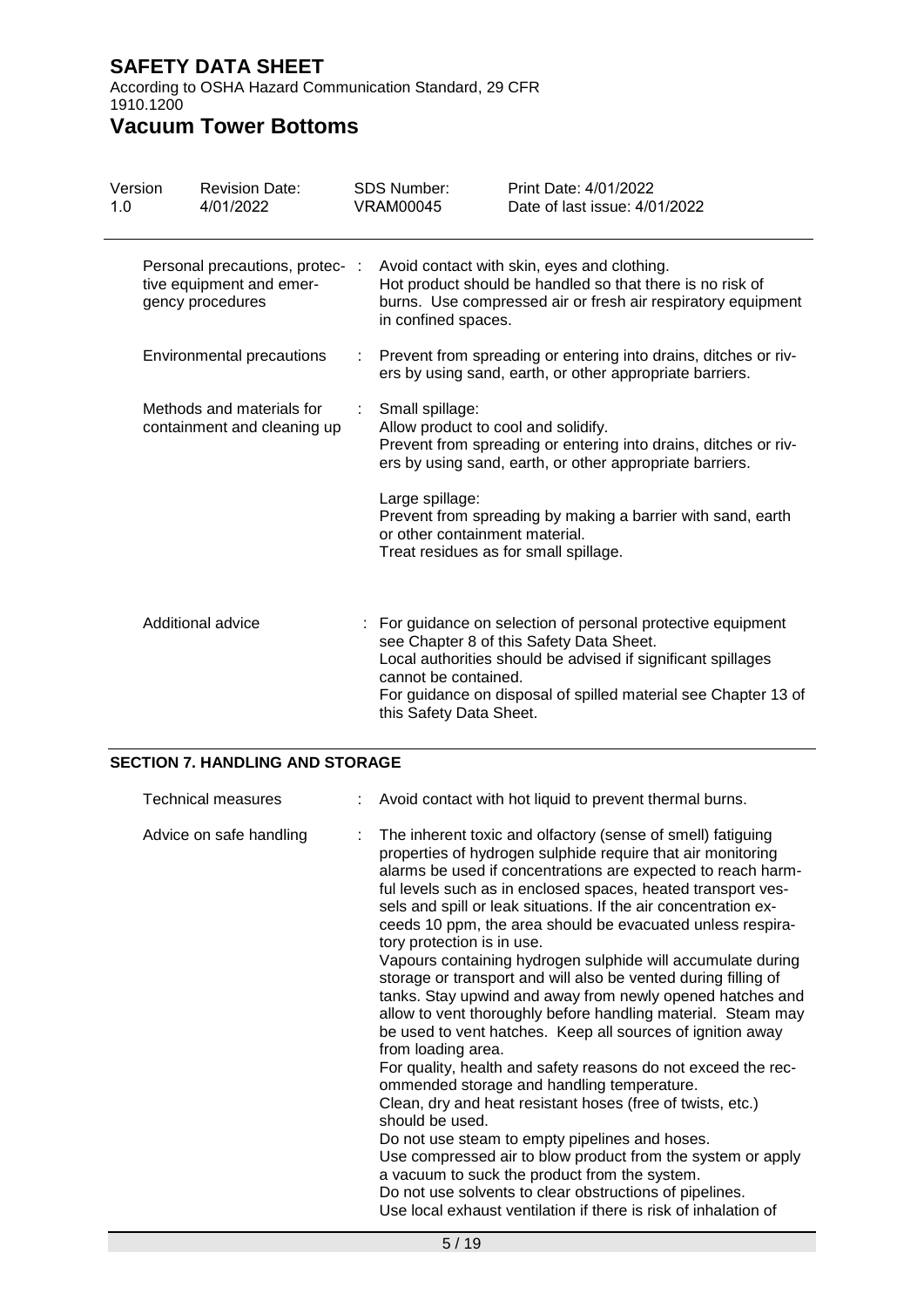According to OSHA Hazard Communication Standard, 29 CFR 1910.1200

# **Vacuum Tower Bottoms**

| Version<br>1.0       | <b>Revision Date:</b><br>4/01/2022            | <b>SDS Number:</b><br><b>VRAM00045</b> | Print Date: 4/01/2022<br>Date of last issue: 4/01/2022                                                                                                                                                                                                                                                                                                                                                                                                                                                                                                                                                                                                                                                                             |
|----------------------|-----------------------------------------------|----------------------------------------|------------------------------------------------------------------------------------------------------------------------------------------------------------------------------------------------------------------------------------------------------------------------------------------------------------------------------------------------------------------------------------------------------------------------------------------------------------------------------------------------------------------------------------------------------------------------------------------------------------------------------------------------------------------------------------------------------------------------------------|
|                      |                                               |                                        | vapours, mists or aerosols.<br>Bulk storage tanks should be diked (bunded).                                                                                                                                                                                                                                                                                                                                                                                                                                                                                                                                                                                                                                                        |
| Avoidance of contact |                                               | 100°C.                                 | Do not allow molten material to contact water or liquids as this<br>can cause violent eruptions, splatter hot material, or ignite<br>flammable material.<br>Reacts with strong oxidising agents.<br>Avoid contamination of thermal insulation near hot surfaces by<br>oil and bitumen and replace lagging where necessary, with a<br>non-absorbent type of insulation.<br>Self-heating, leading to auto-ignition at the surfaces of porous<br>or fibrous materials impregnated with bitumen or condensates<br>from bituminous fumes, can occur at temperatures below                                                                                                                                                               |
|                      | Further information on stor-<br>age stability |                                        | Keep dry.<br>Keep container in a well-ventilated place.<br>Prevent all contact with water and with moist atmosphere.<br>In case of long-term storage, deposits may develop on walls<br>and roofs of storage tanks.<br>These deposits, (carbonaceous materials and iron sulphides),<br>may be pyrophoric and self-ignite when brought into contact<br>with air (opening of tank).<br>Vapours containing hydrogen sulphide will accumulate during<br>storage or transport and will also be vented during filling of<br>tanks. Stay upwind and away from newly opened hatches and<br>allow to vent thoroughly before handling material. Steam may<br>be used to vent hatches. Keep all sources of ignition away<br>from loading area. |
|                      |                                               |                                        | Storage Temperature:<br>Temperature should be kept at least 30°C below flash point<br>and should never exceed the industry recommended maxi-<br>mum safe working temperature of 200°C.                                                                                                                                                                                                                                                                                                                                                                                                                                                                                                                                             |
| Packaging material   |                                               | ÷<br>stainless steel.                  | Suitable material: For containers or container linings, use<br>Unsuitable material: For containers or container linings avoid<br>PVC, polyethylene or high density polyethylene.                                                                                                                                                                                                                                                                                                                                                                                                                                                                                                                                                   |

### **SECTION 8. EXPOSURE CONTROLS AND PERSONAL PROTECTION**

| Components       | CAS-No.                                                              | Value type | Control parame-    | <b>Basis</b> |
|------------------|----------------------------------------------------------------------|------------|--------------------|--------------|
|                  |                                                                      | (Form of   | ters / Permissible |              |
|                  |                                                                      | exposure)  | concentration      |              |
| Hydrogen sulfide | 7783-06-4                                                            | <b>TWA</b> | 5 ppm              | 2009/161/EU  |
|                  |                                                                      |            | $7$ mg/m $3$       |              |
|                  | Further information: This value is for information where there is no |            |                    |              |
|                  | national limit value available.                                      |            |                    |              |
| Hydrogen sulfide |                                                                      | STEL       | 10 ppm             | 2009/161/EU  |

### **Components with workplace control parameters**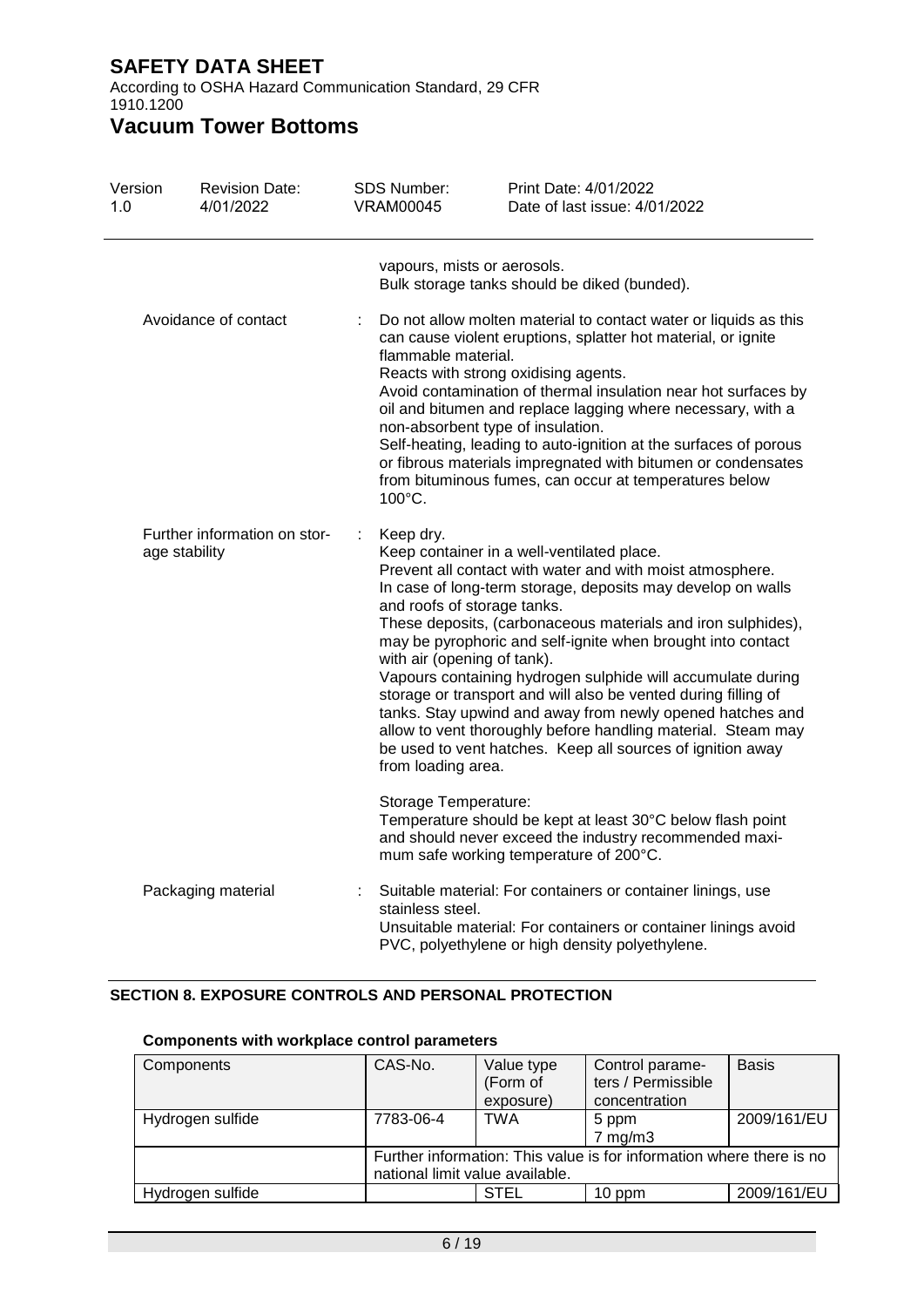According to OSHA Hazard Communication Standard, 29 CFR 1910.1200

## **Vacuum Tower Bottoms**

| Version | <b>Revision Date:</b> | SDS Number: | Print Date: 4/01/2022         |
|---------|-----------------------|-------------|-------------------------------|
| 1.0     | 4/01/2022             | VRAM00045   | Date of last issue: 4/01/2022 |

|                  |                                     |             | 14 $mg/m3$                                                                       |              |
|------------------|-------------------------------------|-------------|----------------------------------------------------------------------------------|--------------|
|                  | national limit value available.     |             | Further information: This value is for information where there is no             |              |
| Hydrogen sulfide |                                     | <b>STEL</b> | 5 ppm                                                                            | <b>ACGIH</b> |
|                  | <b>Respiratory Tract irritation</b> |             | Further information: Central Nervous System impairment, Upper                    |              |
| Hydrogen sulfide |                                     | <b>CEIL</b> | 20 ppm                                                                           | OSHA Z-2     |
| Hydrogen sulfide |                                     | Peak        | 50 ppm<br>(10 minutes once<br>only if no other<br>measured expo-<br>sure occurs) | OSHA Z-2     |
| Hydrogen sulfide |                                     | <b>TWA</b>  | 1 ppm                                                                            | <b>ACGIH</b> |
| Hydrogen sulfide |                                     | <b>STEL</b> | 5 ppm                                                                            | <b>ACGIH</b> |

#### **Biological occupational exposure limits**

No biological limit allocated.

#### **Monitoring Methods**

Monitoring of the concentration of substances in the breathing zone of workers or in the general workplace may be required to confirm compliance with an OEL and adequacy of exposure controls. For some substances biological monitoring may also be appropriate.

Validated exposure measurement methods should be applied by a competent person and samples analysed by an accredited laboratory.

Examples of sources of recommended exposure measurement methods are given below or contact the supplier. Further national methods may be available.

National Institute of Occupational Safety and Health (NIOSH), USA: Manual of Analytical Methods http://www.cdc.gov/niosh/

Occupational Safety and Health Administration (OSHA), USA: Sampling and Analytical Methods http://www.osha.gov/

| <b>Engineering measures</b> | : The level of protection and types of controls necessary will<br>vary depending upon potential exposure conditions. Select<br>controls based on a risk assessment of local circumstances.<br>Appropriate measures include:<br>Where material is heated, sprayed or mist formed, there is<br>greater potential for airborne concentrations to be generated.<br>Adequate ventilation to control airborne concentrations. |
|-----------------------------|-------------------------------------------------------------------------------------------------------------------------------------------------------------------------------------------------------------------------------------------------------------------------------------------------------------------------------------------------------------------------------------------------------------------------|
|                             | General Information:                                                                                                                                                                                                                                                                                                                                                                                                    |
|                             | Always observe good personal hygiene measures, such as<br>washing hands after handling the material and before eating,<br>drinking, and/or smoking. Routinely wash work clothing and<br>protective equipment to remove contaminants. Discard con-<br>taminated clothing and footwear that cannot be cleaned.<br>Practice good housekeeping.<br>Define procedures for safe handling and maintenance of<br>controls.      |

Educate and train workers in the hazards and control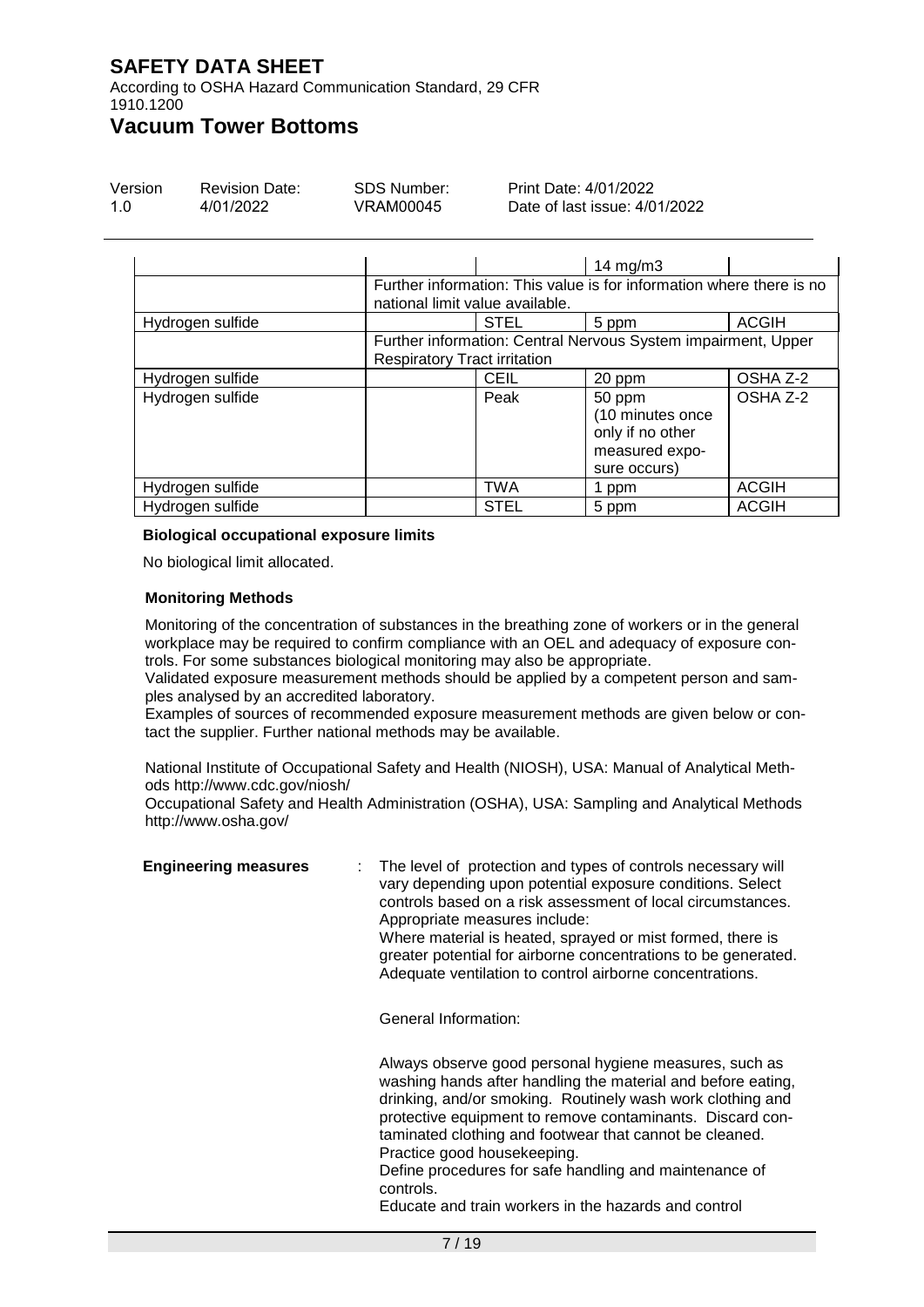According to OSHA Hazard Communication Standard, 29 CFR 1910.1200

| Version<br>1.0 | <b>Revision Date:</b><br>4/01/2022 | <b>SDS Number:</b><br><b>VRAM00045</b>    | Print Date: 4/01/2022<br>Date of last issue: 4/01/2022                                                                                                                                                                                                                                                                                                                                                                                                                                                                                                                                                                                                                                                                                                                                                                                                                                                                                                                                                                                                                                                                                                                                          |
|----------------|------------------------------------|-------------------------------------------|-------------------------------------------------------------------------------------------------------------------------------------------------------------------------------------------------------------------------------------------------------------------------------------------------------------------------------------------------------------------------------------------------------------------------------------------------------------------------------------------------------------------------------------------------------------------------------------------------------------------------------------------------------------------------------------------------------------------------------------------------------------------------------------------------------------------------------------------------------------------------------------------------------------------------------------------------------------------------------------------------------------------------------------------------------------------------------------------------------------------------------------------------------------------------------------------------|
|                |                                    | product.<br>nance.<br>subsequent recycle. | measures relevant to normal activities associated with this<br>Ensure appropriate selection, testing and maintenance of<br>equipment used to control exposure, e.g. personal protective<br>equipment, local exhaust ventilation.<br>Drain down system prior to equipment break-in or mainte-<br>Retain drain downs in sealed storage pending disposal or                                                                                                                                                                                                                                                                                                                                                                                                                                                                                                                                                                                                                                                                                                                                                                                                                                        |
|                | Personal protective equipment      |                                           |                                                                                                                                                                                                                                                                                                                                                                                                                                                                                                                                                                                                                                                                                                                                                                                                                                                                                                                                                                                                                                                                                                                                                                                                 |
|                | Respiratory protection             | ratus.<br>against particles].             | If engineering controls do not maintain airborne concentra-<br>tions to a level which is adequate to protect worker health,<br>select respiratory protection equipment suitable for the spe-<br>cific conditions of use and meeting relevant legislation.<br>Check with respiratory protective equipment suppliers.<br>Where air-filtering respirators are unsuitable (e.g. airborne<br>concentrations are high, risk of oxygen deficiency, confined<br>space) use appropriate positive pressure Breathing Appa-<br>Where air-filtering respirators are suitable, select an appro-<br>priate combination of mask and filter.<br>Select a filter suitable for the combination of organic gases<br>and vapours and particles meeting EN14387 and EN143<br>[Filter type A/P for use against certain organic gases and<br>vapours with a boiling point >65°C (149°F) and for use                                                                                                                                                                                                                                                                                                                    |
|                |                                    |                                           | In areas where hydrogen sulphide vapours may accumulate,<br>a positive-pressure air-supplied respirator is advised.                                                                                                                                                                                                                                                                                                                                                                                                                                                                                                                                                                                                                                                                                                                                                                                                                                                                                                                                                                                                                                                                             |
|                | Hand protection<br>Remarks         | or nitrile rubber gloves.                 | Where hand contact with the product may occur the use of<br>gloves approved to relevant standards (e.g. Europe: EN374,<br>US: F739) made from the following materials may provide<br>suitable chemical protection. Heat resistant gloves and PVC<br>Suitability and durability of a glove is dependent on usage,<br>e.g. frequency and duration of contact, chemical resistance of<br>glove material, dexterity. Always seek advice from glove sup-<br>pliers. Contaminated gloves should be replaced. Personal<br>hygiene is a key element of effective hand care. Gloves must<br>only be worn on clean hands. After using gloves, hands<br>should be washed and dried thoroughly. Application of a non-<br>perfumed moisturizer is recommended.<br>For continuous contact we recommend gloves with break-<br>through time of more than 240 minutes with preference for ><br>480 minutes where suitable gloves can be identified. For<br>short-term/splash protection we recommend the same, but<br>recognize that suitable gloves offering this level of protection<br>may not be available and in this case a lower breakthrough<br>time maybe acceptable so long as appropriate maintenance |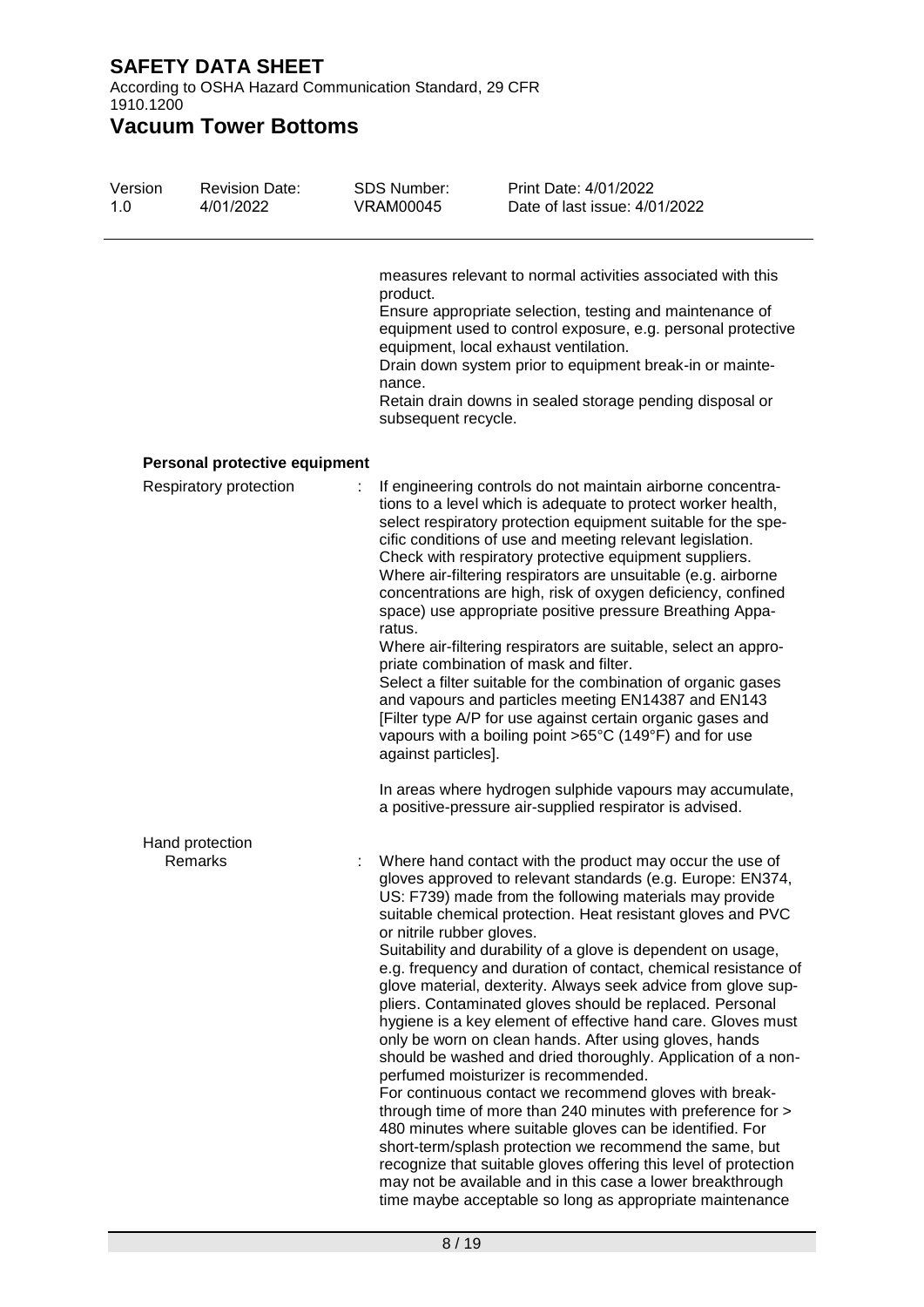According to OSHA Hazard Communication Standard, 29 CFR 1910.1200

| Version<br>1.0 |            | <b>Revision Date:</b><br>4/01/2022                 | <b>SDS Number:</b><br><b>VRAM00045</b> | Print Date: 4/01/2022<br>Date of last issue: 4/01/2022                                                                                                                                                                                                                                                                                                                                                                                                                                                                  |
|----------------|------------|----------------------------------------------------|----------------------------------------|-------------------------------------------------------------------------------------------------------------------------------------------------------------------------------------------------------------------------------------------------------------------------------------------------------------------------------------------------------------------------------------------------------------------------------------------------------------------------------------------------------------------------|
|                |            |                                                    |                                        | and replacement regimes are followed. Glove thickness is not<br>a good predictor of glove resistance to a chemical as it is<br>dependent on the exact composition of the glove material.<br>Glove thickness should be typically greater than 0.35 mm<br>depending on the glove make and model.<br>When handling heated product wear heat resistant gloves.                                                                                                                                                              |
|                |            | Eye protection                                     |                                        | Wear safety glasses and face shield (preferably with a chin<br>guard) if splashes are likely to occur.                                                                                                                                                                                                                                                                                                                                                                                                                  |
|                |            | Skin and body protection                           | legs over boots).                      | For normal operations with hot material wear chemical and<br>heat resistant boots and overalls (with cuffs over gloves and<br>The use of a neck apron is recommended.                                                                                                                                                                                                                                                                                                                                                   |
|                |            | Protective measures                                |                                        | Personal protective equipment (PPE) should meet recom-<br>mended national standards. Check with PPE suppliers.                                                                                                                                                                                                                                                                                                                                                                                                          |
|                |            | Thermal hazards                                    |                                        | When handling heated product, wear heat resistant gloves,<br>safety hat with chin strap, face shield (preferably with a chin<br>guard), safety glasses, heat resistant coveralls (with cuffs over<br>gloves and legs over boots), neck protection and heavy duty<br>boots, e.g. leather for heat resistance.                                                                                                                                                                                                            |
|                |            | <b>Environmental exposure controls</b>             |                                        |                                                                                                                                                                                                                                                                                                                                                                                                                                                                                                                         |
|                |            | General advice                                     | vapour.<br>discharge to surface water. | Local guidelines on emission limits for volatile substances<br>must be observed for the discharge of exhaust air containing<br>Take appropriate measures to fulfill the requirements of rele-<br>vant environmental protection legislation. Avoid contamination<br>of the environment by following advice given in Chapter 6. If<br>necessary, prevent undissolved material from being dis-<br>charged to waste water. Waste water should be treated in a<br>municipal or industrial waste water treatment plant before |
|                |            | <b>SECTION 9. PHYSICAL AND CHEMICAL PROPERTIES</b> |                                        |                                                                                                                                                                                                                                                                                                                                                                                                                                                                                                                         |
|                | Appearance |                                                    |                                        | Solid at room temperature., Liquid at high temperatures.                                                                                                                                                                                                                                                                                                                                                                                                                                                                |
|                | Colour     |                                                    | Data not available                     |                                                                                                                                                                                                                                                                                                                                                                                                                                                                                                                         |
|                | Odour      |                                                    | Data not available                     |                                                                                                                                                                                                                                                                                                                                                                                                                                                                                                                         |
|                |            | <b>Odour Threshold</b>                             | Data not available                     |                                                                                                                                                                                                                                                                                                                                                                                                                                                                                                                         |
|                | pH         |                                                    | Not applicable                         |                                                                                                                                                                                                                                                                                                                                                                                                                                                                                                                         |
|                |            |                                                    | Data not available                     |                                                                                                                                                                                                                                                                                                                                                                                                                                                                                                                         |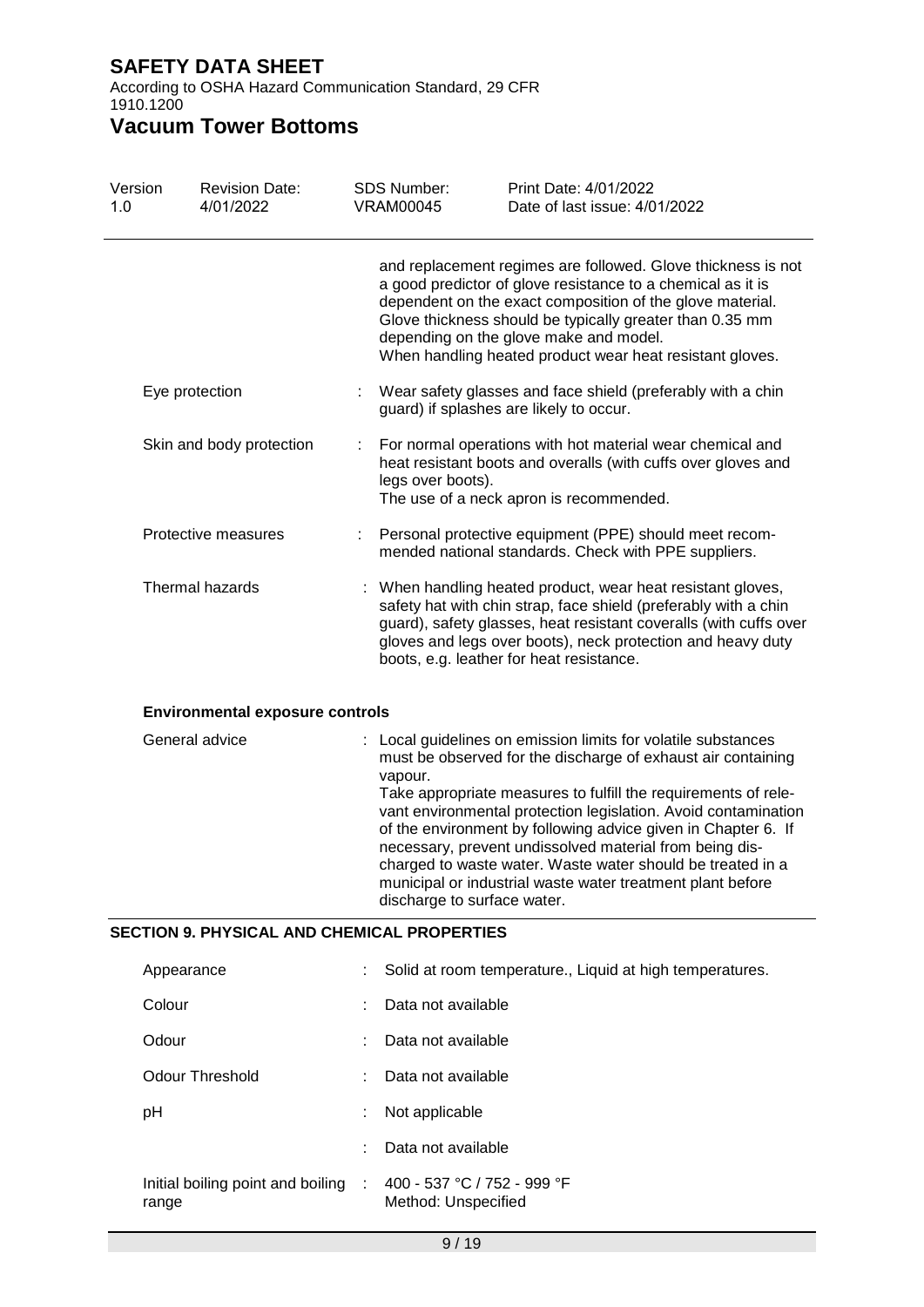According to OSHA Hazard Communication Standard, 29 CFR 1910.1200

# **Vacuum Tower Bottoms**

| Version<br>1.0 |                 | <b>Revision Date:</b><br>4/01/2022                                      |                               | SDS Number:<br><b>VRAM00045</b>           | Print Date: 4/01/2022<br>Date of last issue: 4/01/2022    |
|----------------|-----------------|-------------------------------------------------------------------------|-------------------------------|-------------------------------------------|-----------------------------------------------------------|
|                | Flash point     |                                                                         | $\mathcal{I}^{\mathcal{I}}$ . | 180 - 200 °C / 356 - 392 °F               |                                                           |
|                |                 |                                                                         |                               | Method: Unspecified                       |                                                           |
|                |                 | Evaporation rate                                                        | $\mathcal{L}^{\text{max}}$    | Data not available                        |                                                           |
|                |                 | Flammability (solid, gas)                                               |                               | : Not applicable                          |                                                           |
|                |                 | Upper explosion limit / upper : no data available<br>flammability limit |                               |                                           |                                                           |
|                |                 | Lower explosion limit / Lower<br>flammability limit                     | $\sim 100$                    | Data not available                        |                                                           |
|                |                 | Vapour pressure                                                         | ÷                             | Method: Unspecified<br>Data not available |                                                           |
|                |                 |                                                                         |                               | Method: Unspecified<br>Data not available |                                                           |
|                |                 | Relative vapour density                                                 |                               | : Data not available                      |                                                           |
|                | Density         |                                                                         |                               | Method: Unspecified                       | 990 - 1,050 kg/m3 (15.0 °C / 59.0 °F)                     |
|                | Solubility(ies) | Water solubility                                                        |                               | : negligible                              |                                                           |
|                |                 | Solubility in other solvents : Data not available                       |                               |                                           |                                                           |
|                | octanol/water   | Partition coefficient: n-                                               |                               | : Data not available                      |                                                           |
|                |                 | Auto-ignition temperature : > 300 °C / 572 °F                           |                               |                                           |                                                           |
|                |                 | Decomposition temperature                                               | $\mathcal{L}^{\mathcal{L}}$ . | Data not available                        |                                                           |
|                | Viscosity       | Viscosity, kinematic                                                    | ÷                             | 275 - 380 mm2/s (50 °C / 122 °F)          |                                                           |
|                |                 |                                                                         |                               | Method: Unspecified                       |                                                           |
|                |                 | <b>Explosive properties</b>                                             | ÷                             | NOT CLASS: Not classified                 |                                                           |
|                |                 | Oxidizing properties                                                    | t                             | Not applicable                            |                                                           |
|                | Conductivity    |                                                                         |                               |                                           | This material is not expected to be a static accumulator. |

### **SECTION 10. STABILITY AND REACTIVITY**

Reactivity **Example 20** The product does not pose any further reactivity hazards in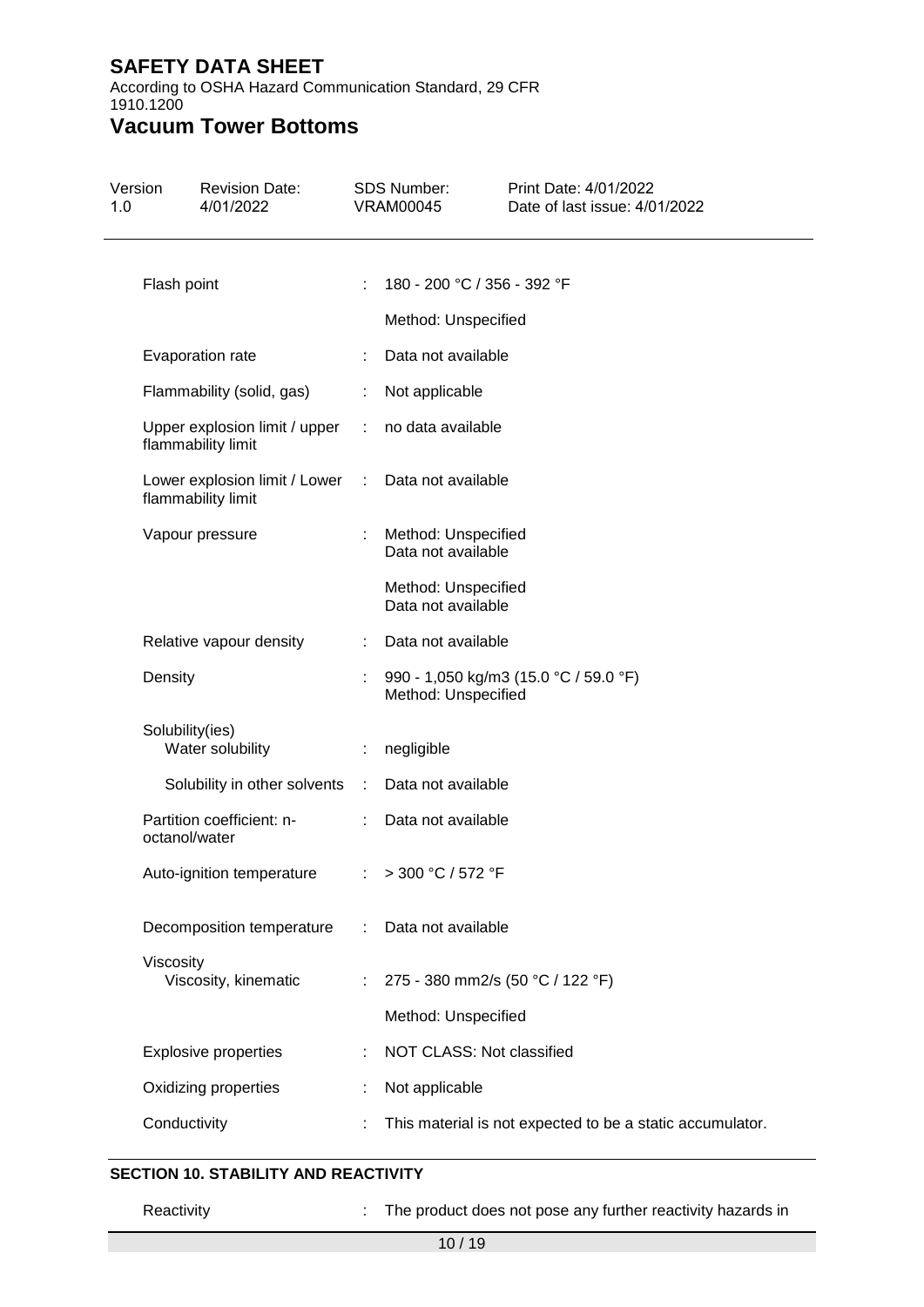According to OSHA Hazard Communication Standard, 29 CFR 1910.1200

## **Vacuum Tower Bottoms**

| Version<br>1.0 |          | <b>Revision Date:</b><br>4/01/2022 |       | <b>SDS Number:</b><br><b>VRAM00045</b>                             | Print Date: 4/01/2022<br>Date of last issue: 4/01/2022                                                                                                                                                                                                                                                                                                                                                                                                                                                   |
|----------------|----------|------------------------------------|-------|--------------------------------------------------------------------|----------------------------------------------------------------------------------------------------------------------------------------------------------------------------------------------------------------------------------------------------------------------------------------------------------------------------------------------------------------------------------------------------------------------------------------------------------------------------------------------------------|
|                |          |                                    |       |                                                                    | addition to those listed in the following sub-paragraph.                                                                                                                                                                                                                                                                                                                                                                                                                                                 |
|                |          | Chemical stability                 |       | according to provisions                                            | No hazardous reaction is expected when handled and stored                                                                                                                                                                                                                                                                                                                                                                                                                                                |
|                | tions    | Possibility of hazardous reac-     | $\pm$ | Data not available                                                 |                                                                                                                                                                                                                                                                                                                                                                                                                                                                                                          |
|                |          | Conditions to avoid                |       | flammable vapours.                                                 | Heating above the maximum recommended storage and han-<br>dling temperature, will cause degradation and evolution of                                                                                                                                                                                                                                                                                                                                                                                     |
|                |          | Incompatible materials             |       | flammable material.<br>non-absorbent type of insulation.<br>100°C. | Do not allow molten material to contact water or liquids as this<br>can cause violent eruptions, splatter hot material, or ignite<br>Reacts with strong oxidising agents.<br>Avoid contamination of thermal insulation near hot surfaces by<br>oil and bitumen and replace lagging where necessary, with a<br>Self-heating, leading to auto-ignition at the surfaces of porous<br>or fibrous materials impregnated with bitumen or condensates<br>from bituminous fumes, can occur at temperatures below |
|                | products | Hazardous decomposition            |       | Hydrogen sulphide.                                                 |                                                                                                                                                                                                                                                                                                                                                                                                                                                                                                          |

### **SECTION 11. TOXICOLOGICAL INFORMATION**

| Basis for assessment | : Information given is based on product testing, and/or similar<br>products, and/or components. Unless indicated otherwise, the<br>data presented is representative of the product as a whole,<br>rather than for individual component(s). |
|----------------------|--------------------------------------------------------------------------------------------------------------------------------------------------------------------------------------------------------------------------------------------|
|                      |                                                                                                                                                                                                                                            |

### **Information on likely routes of exposure**

Skin and eye contact are the primary routes of exposure although exposure may occur through inhalation or following accidental ingestion.

Inhalation is not expected to be a relevant route of exposure except under conditions where exposure to vapours, aerosols or mists is possible.

### **Acute toxicity**

### **Product:**

| Acute oral toxicity       | : (rat): Remarks: Low toxicity:<br>$LD50 > 5000$ mg/kg                                                                                      |
|---------------------------|---------------------------------------------------------------------------------------------------------------------------------------------|
| Acute inhalation toxicity | : Remarks: Low toxicity by inhalation.<br>Avoid vapours from heated materials to prevent exposure to<br>potentially toxic/irritating fumes. |
| Acute dermal toxicity     | : (Rabbit): Remarks: LD50 $>$ 2000 mg/kg<br>Low toxicity:<br>Based on available data, the classification criteria are not met.              |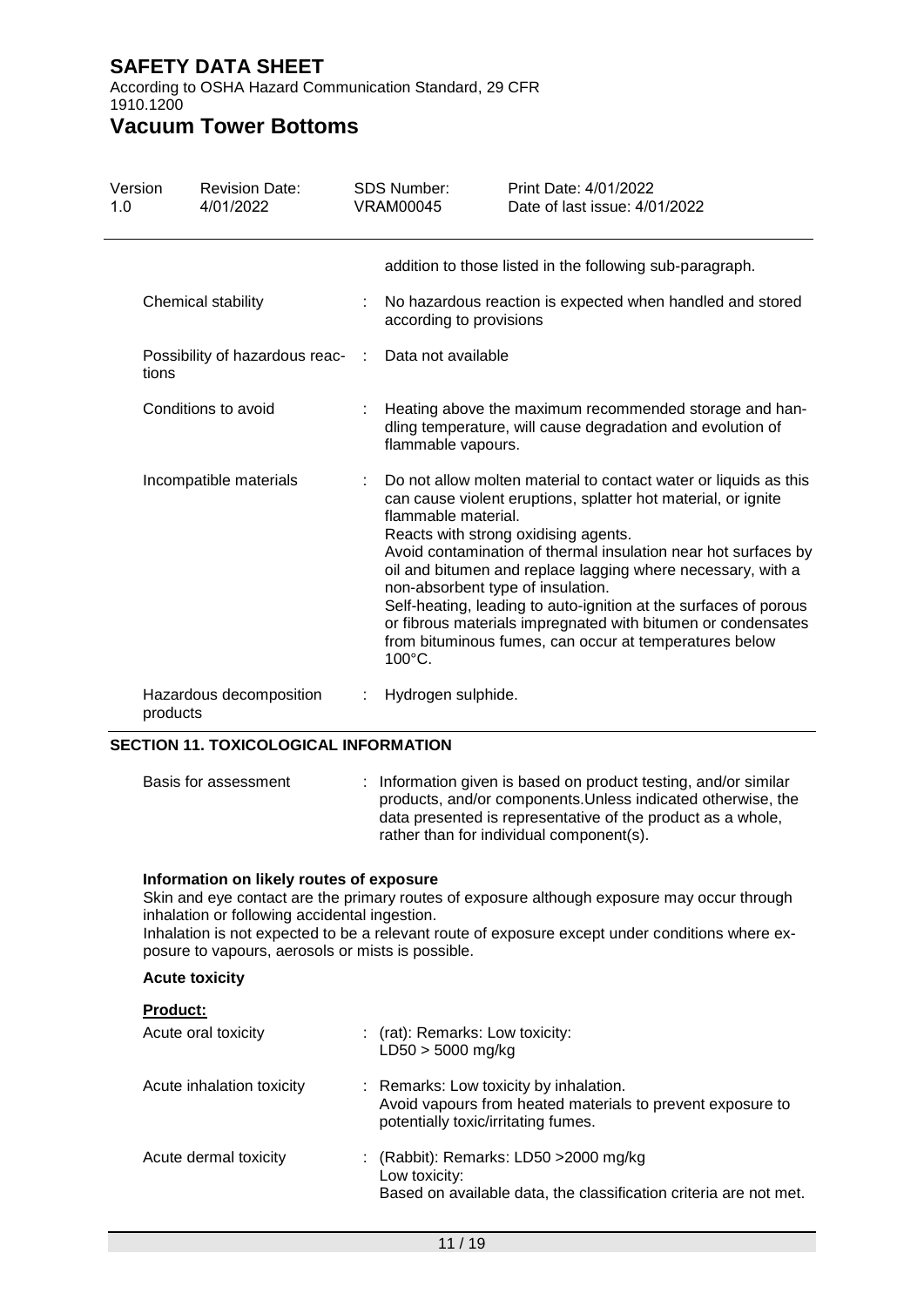According to OSHA Hazard Communication Standard, 29 CFR 1910.1200

### **Vacuum Tower Bottoms**

|  | Version<br><b>Revision Date:</b><br>4/01/2022<br>1 በ | SDS Number:<br>VRAM00045 | Print Date: 4/01/2022<br>Date of last issue: 4/01/2022 |  |
|--|------------------------------------------------------|--------------------------|--------------------------------------------------------|--|
|--|------------------------------------------------------|--------------------------|--------------------------------------------------------|--|

Acute toxicity (other routes of administration) : Remarks: Inhalation of vapours or mists may cause irritation to the respiratory system.

#### **Skin corrosion/irritation**

#### **Product:**

Remarks: Contact with hot material can cause thermal burns which may result in permanent skin damage., Slightly irritating to skin., Based on available data, the classification criteria are not met.

#### **Serious eye damage/eye irritation**

#### **Product:**

Remarks: Hot product may cause severe eye burns and/or blindness., Slightly irritating to the eye., Based on available data, the classification criteria are not met.

#### **Respiratory or skin sensitisation**

#### **Product:**

Test Type: Respiratory sensitisation Remarks: Not a sensitiser. Based on available data, the classification criteria are not met.

Test Type: Skin sensitisation Remarks: Not a skin sensitiser. Based on available data, the classification criteria are not met.

#### **Germ cell mutagenicity**

#### **Product:**

: Remarks: Non mutagenic, Based on available data, the classification criteria are not met.

#### **Carcinogenicity**

#### **Product:**

Remarks: Bitumens contain low concentrations of Polycyclic Aromatic Compounds (PACs)., At ambient temperatures and in undiluted bitumens these PACs are not considered to be bioavailable. However, if bitumens are mixed with diluents to obtain a low viscosity at ambient temperatures, or heated it is believed that such materials may become bio-available., A two-year inhalation study that exposed rats to fumes collected from an air-rectified asphalt was negative.

| <b>IARC</b> |                                                                | Group 2B: Possibly carcinogenic to humans |  |  |
|-------------|----------------------------------------------------------------|-------------------------------------------|--|--|
|             | Residues (Petroleum), Vacu-<br>um                              | 64741-56-6                                |  |  |
| <b>OSHA</b> | No component of this product present at levels greater than or |                                           |  |  |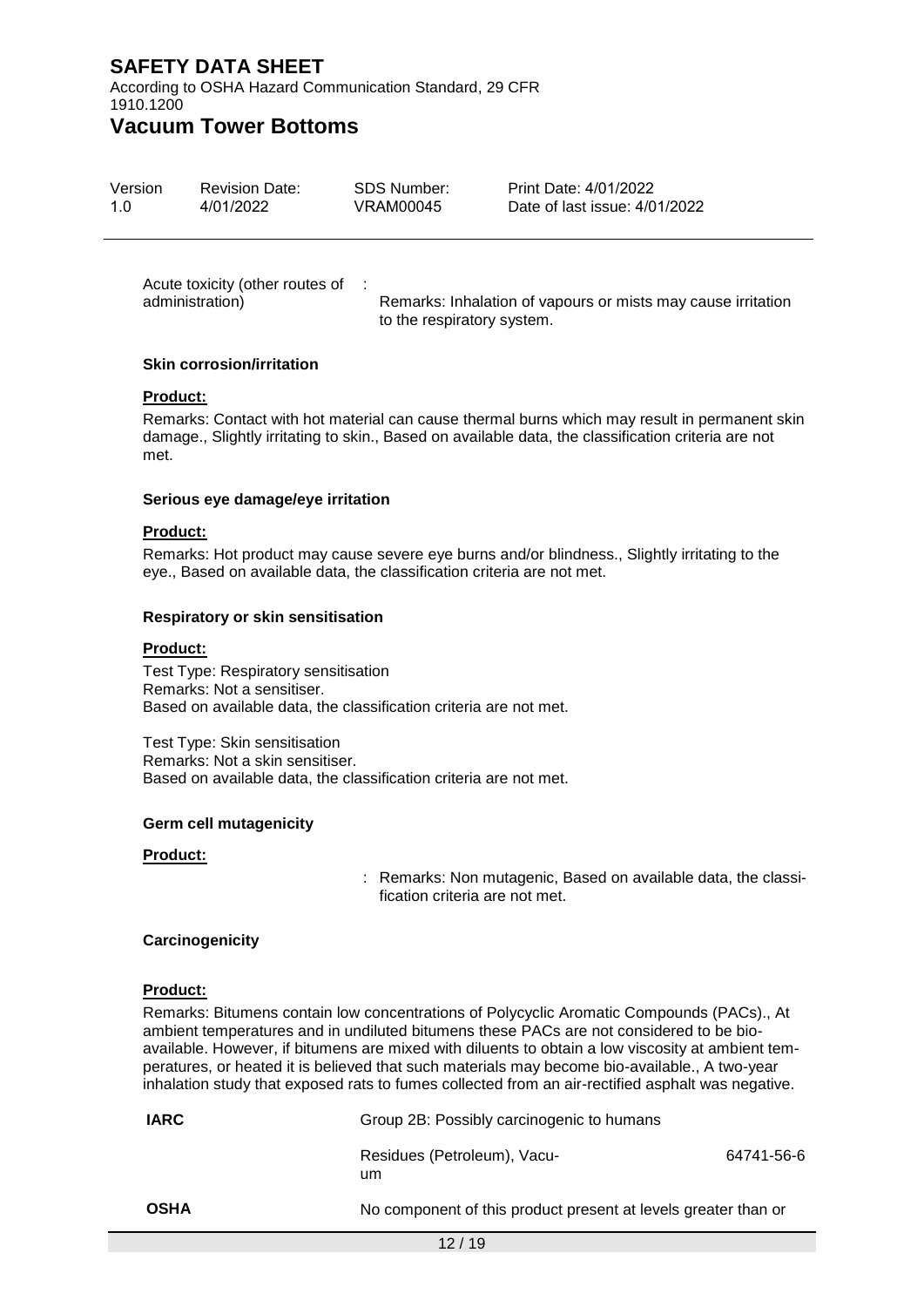According to OSHA Hazard Communication Standard, 29 CFR 1910.1200

### **Vacuum Tower Bottoms**

| Version<br>1.0 |                                           | <b>Revision Date:</b><br>4/01/2022 | SDS Number:<br>VRAM00045                                                                                                                                                                                                                             | Print Date: 4/01/2022<br>Date of last issue: 4/01/2022      |  |
|----------------|-------------------------------------------|------------------------------------|------------------------------------------------------------------------------------------------------------------------------------------------------------------------------------------------------------------------------------------------------|-------------------------------------------------------------|--|
| <b>NTP</b>     |                                           |                                    | equal to 0.1% is on OSHA's list of regulated carcinogens.<br>No component of this product present at levels greater than or<br>equal to 0.1% is identified as a known or anticipated carcinogen<br>by NTP.                                           |                                                             |  |
|                | <b>IARC</b><br>Residues (Petroleum), Vac- |                                    |                                                                                                                                                                                                                                                      | Occupational exposures to hard bitumens and their emissions |  |
|                | uum                                       |                                    | during mastic asphalt work are 'possibly carcinogenic to hu-<br>mans' (IARC Group 2B).<br>Occupational exposures to straight-run bitumens and their fume<br>condensates during road paving are 'possibly carcinogenic to<br>humans' (IARC Group 2B). |                                                             |  |

#### **Reproductive toxicity**

### **Product:**

Remarks: Not a developmental toxicant., Based on available data, the classification criteria are not met., Does not impair fertility.

### **STOT - single exposure**

#### **Product:**

Remarks: Inhalation of vapours or mists may cause irritation to the respiratory system.

#### **STOT - repeated exposure**

### **Product:**

Remarks: Based on available data, the classification criteria are not met.

:

#### **Aspiration toxicity**

#### **Product:**

Not an aspiration hazard.

#### **Further information**

#### **Product:**

Remarks: Classifications by other authorities under varying regulatory frameworks may exist., H2S has a broad range of effects dependent on the airborne concentration and length of exposure: 0.02 ppm odour threshold, smell of rotten eggs; 10 ppm eye and respiratory tract irritation; 100 ppm coughing, headache, dizziness, nausea, eye irritation, loss of sense of smell in minutes; 200 ppm potential for pulmonary oedema after >20-30 minutes; 500 ppm loss of consciousness after short exposures, potential for respiratory arrest; >1000ppm immediate loss of consciousness, may lead rapidly to death, prompt cardiopulmonary resuscitation may be required. Do not depend on sense of smell for warning. H2S causes rapid olfactory fatigue (deadens sense of smell). There is no evidence that H2S will accumulate in the body tissue after repeated exposure.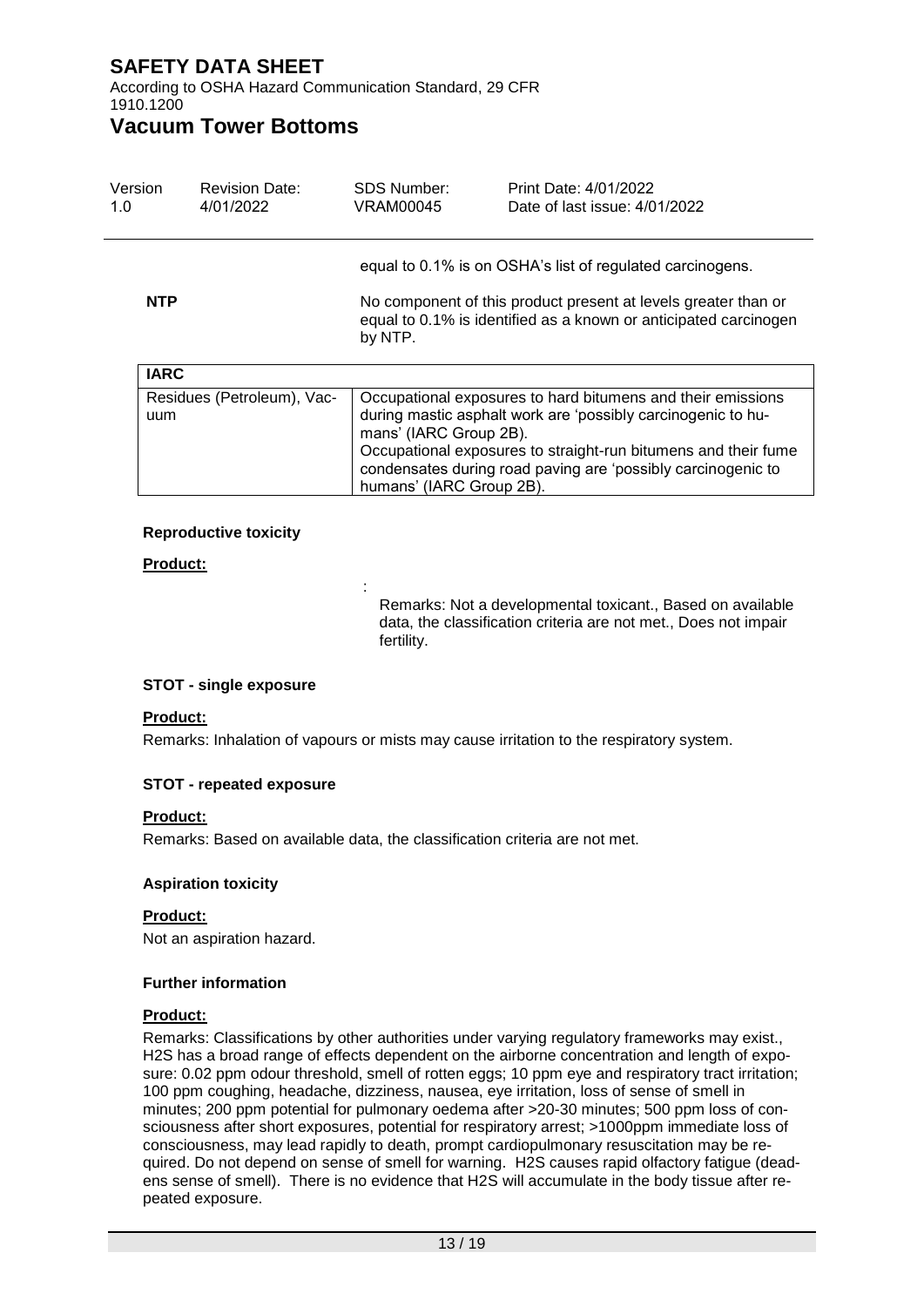According to OSHA Hazard Communication Standard, 29 CFR 1910.1200

# **Vacuum Tower Bottoms**

| Version | <b>Revision Date:</b> | SDS Number: | Print Date: 4/01/2022         |
|---------|-----------------------|-------------|-------------------------------|
| 1.0     | 4/01/2022             | VRAM00045   | Date of last issue: 4/01/2022 |

### **SECTION 12. ECOLOGICAL INFORMATION**

| Basis for assessment                                                           |      | : Incomplete ecotoxicological data are available for this product.<br>The information given below is based partly on a knowledge of<br>the components and the ecotoxicology of similar products. |
|--------------------------------------------------------------------------------|------|--------------------------------------------------------------------------------------------------------------------------------------------------------------------------------------------------|
| <b>Ecotoxicity</b>                                                             |      |                                                                                                                                                                                                  |
| <b>Product:</b><br>Toxicity to fish (Acute toxici-<br>ty)                      |      | Remarks: LL/EL/IL50 > 100 mg/l<br>Practically non toxic:<br>Based on available data, the classification criteria are not met.                                                                    |
| Toxicity to daphnia and other<br>aquatic invertebrates (Acute<br>toxicity)     |      | Remarks: LL/EL/IL50 > 100 mg/l<br>Practically non toxic:<br>Based on available data, the classification criteria are not met.                                                                    |
| Toxicity to algae (Acute tox-<br>icity)                                        |      | Remarks: LL/EL/IL50 > 100 mg/l<br>Practically non toxic:<br>Based on available data, the classification criteria are not met.                                                                    |
| Toxicity to fish (Chronic tox-<br>icity)                                       | ÷.   | Remarks: NOEC/NOEL > 100 mg/l                                                                                                                                                                    |
| Toxicity to daphnia and other<br>aquatic invertebrates (Chron-<br>ic toxicity) | - 17 | Remarks: NOEC/NOEL > 100 mg/l                                                                                                                                                                    |
| Toxicity to microorganisms<br>(Acute toxicity)                                 |      | Remarks: LL/EL/IL50 > 100 mg/l<br>Practically non toxic:<br>Based on available data, the classification criteria are not met.                                                                    |
| <b>Persistence and degradability</b>                                           |      |                                                                                                                                                                                                  |
| Product:<br>Biodegradability                                                   |      | Remarks: Not readily biodegradable.                                                                                                                                                              |
| <b>Bioaccumulative potential</b>                                               |      |                                                                                                                                                                                                  |
| Product:<br>Bioaccumulation                                                    |      | Remarks: Has the potential to bioaccumulate.                                                                                                                                                     |
| <b>Mobility in soil</b>                                                        |      |                                                                                                                                                                                                  |
| Product:<br>Mobility                                                           |      | Remarks: If it enters soil, it will adsorb to soil particles and will                                                                                                                            |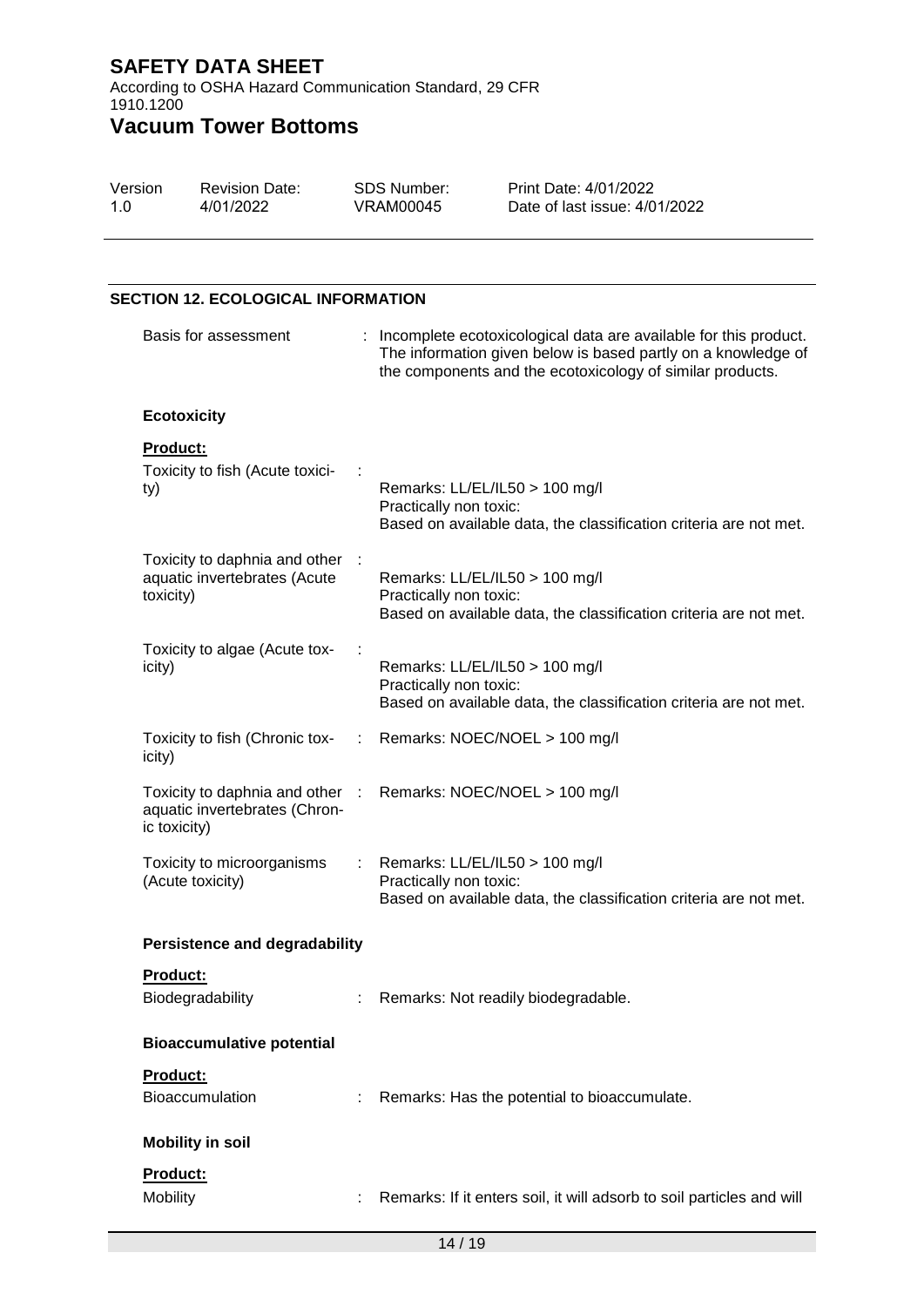According to OSHA Hazard Communication Standard, 29 CFR 1910.1200

# **Vacuum Tower Bottoms**

| Version<br>1.0      | <b>Revision Date:</b><br>4/01/2022         | <b>SDS Number:</b><br><b>VRAM00045</b>                                                          | Print Date: 4/01/2022<br>Date of last issue: 4/01/2022                                                                                                                                                                                                                                                                         |  |  |
|---------------------|--------------------------------------------|-------------------------------------------------------------------------------------------------|--------------------------------------------------------------------------------------------------------------------------------------------------------------------------------------------------------------------------------------------------------------------------------------------------------------------------------|--|--|
|                     |                                            | not be mobile.<br>In water will either float or sink, showing little tendency to dis-<br>perse. |                                                                                                                                                                                                                                                                                                                                |  |  |
|                     | Other adverse effects                      |                                                                                                 |                                                                                                                                                                                                                                                                                                                                |  |  |
| <b>Product:</b>     |                                            |                                                                                                 |                                                                                                                                                                                                                                                                                                                                |  |  |
| mation              | Additional ecological infor-               |                                                                                                 | Causes physical fouling of aquatic organisms.<br>Does not have ozone depletion potential, photochemical<br>ozone creation potential or global warming potential.                                                                                                                                                               |  |  |
|                     | <b>SECTION 13. DISPOSAL CONSIDERATIONS</b> |                                                                                                 |                                                                                                                                                                                                                                                                                                                                |  |  |
|                     | <b>Disposal methods</b>                    |                                                                                                 |                                                                                                                                                                                                                                                                                                                                |  |  |
| Waste from residues |                                            | water.                                                                                          | Recover or recycle if possible.<br>Waste product should not be allowed to contaminate soil or<br>Waste, spills or used product is dangerous waste.<br>Disposal should be in accordance with applicable regional,<br>national, and local laws and regulations.<br>Local requisitions may be more stringent than regional or na- |  |  |

Local regulations may be more stringent than regional or national requirements and must be complied with.

| Contaminated packaging | Dispose in accordance with prevailing regulations, preferably |
|------------------------|---------------------------------------------------------------|
|                        | to a recognized collector or contractor. The competence of    |
|                        | the collector or contractor should be established beforehand. |

#### **SECTION 14. TRANSPORT INFORMATION**

#### **National Regulations**

### **US Department of Transportation Classification (49 CFR Parts 171-180)**

| UN/ID/NA number      | $:$ UN 3257                           |
|----------------------|---------------------------------------|
| Proper shipping name | : ELEVATED TEMPERATURE LIQUID, N.O.S. |
| Class                | : 9                                   |
| Packing group        | : III                                 |
| Labels               | : 9                                   |
| <b>ERG Code</b>      | : 128                                 |
| Marine pollutant     | : no                                  |
|                      |                                       |

### **International Regulations**

| <b>IATA-DGR</b>      |                                                              |
|----------------------|--------------------------------------------------------------|
| UN/ID No.            | : UN 3257 (Not permitted for transport)                      |
| Proper shipping name | : ELEVATED TEMPERATURE LIQUID, N.O.S.                        |
| Class                | : 9                                                          |
| Packing group        | : Not Assigned                                               |
| Remarks              | : IATA - Forbidden for transport on passenger and cargo air- |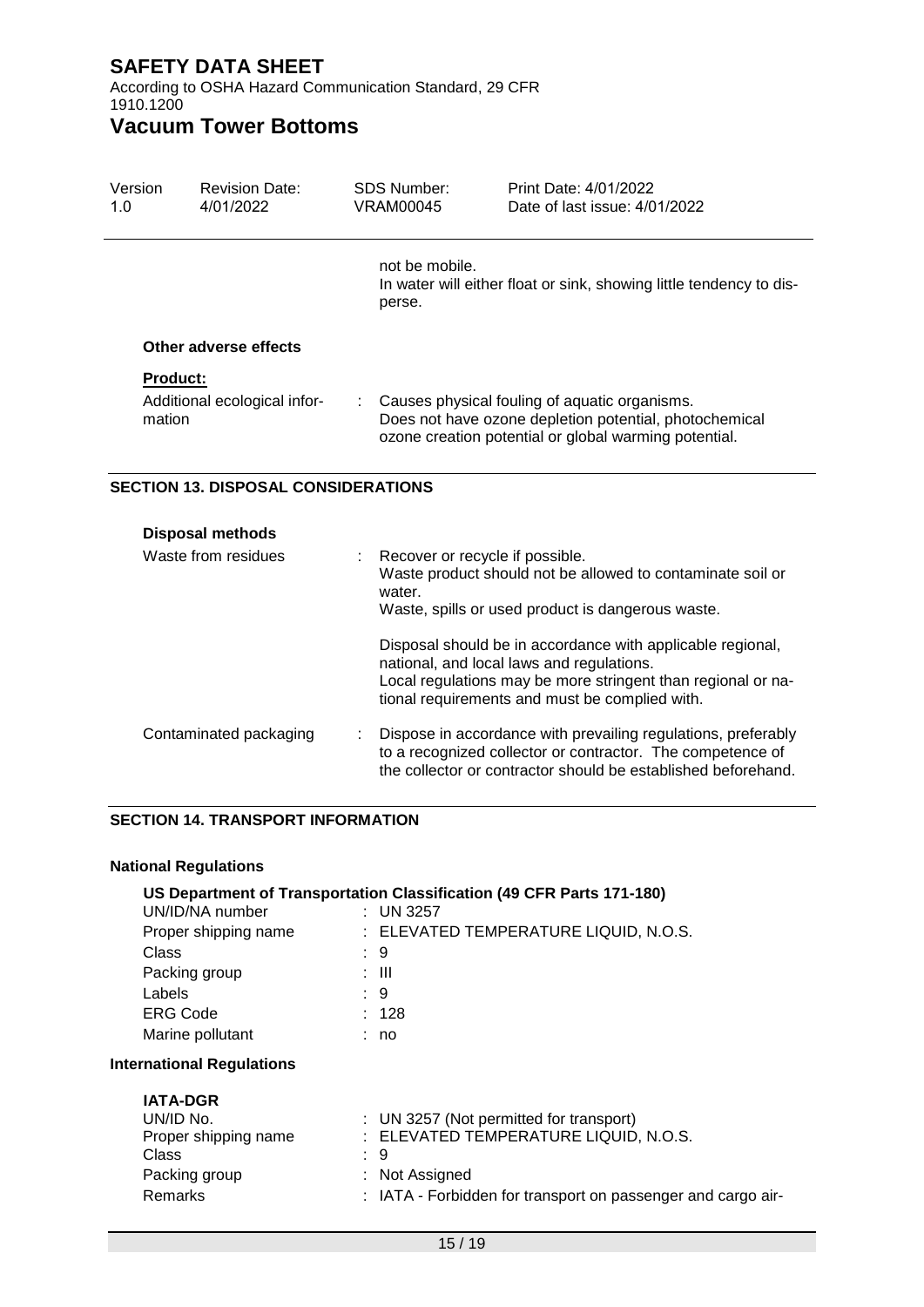According to OSHA Hazard Communication Standard, 29 CFR 1910.1200

# **Vacuum Tower Bottoms**

| Version<br>1.0 | <b>Revision Date:</b><br>4/01/2022 | <b>SDS Number:</b><br>VRAM00045 | Print Date: 4/01/2022<br>Date of last issue: 4/01/2022 |
|----------------|------------------------------------|---------------------------------|--------------------------------------------------------|
|                |                                    | craft in molten state.          |                                                        |
| UN number      | <b>IMDG-Code</b>                   | $\therefore$ UN 3257            |                                                        |
| Class          | Proper shipping name               | : 9                             | : ELEVATED TEMPERATURE LIQUID, N.O.S.                  |
|                | Packing group                      | : III                           |                                                        |
| Labels         |                                    | : 9                             |                                                        |
|                | Marine pollutant                   | no                              |                                                        |

### **Transport in bulk according to Annex II of MARPOL 73/78 and the IBC Code**

Not applicable for product as supplied. MARPOL Annex 1 rules apply for bulk shipments by sea.

#### **Special precautions for user**

| <b>Remarks</b>                | : Special Precautions: Refer to Chapter 7, Handling & Storage,<br>for special precautions which a user needs to be aware of or<br>needs to comply with in connection with transport.<br>Special Precautions: Refer to Chapter 7, Handling & Storage,<br>for special precautions which a user needs to be aware of or<br>needs to comply with in connection with transport. |
|-------------------------------|----------------------------------------------------------------------------------------------------------------------------------------------------------------------------------------------------------------------------------------------------------------------------------------------------------------------------------------------------------------------------|
| <b>Additional Information</b> | : Not dangerous for conveyance under UN, IMO, ADR/RID,<br>IATA codes if transported at ambient temperature.<br>MARPOL Annex 1 rules apply for bulk shipments by sea.<br>IATA - Forbidden for transport on passenger and cargo air-<br>craft in molten state. Not dangerous for conveyance under<br>UN, IMO, ADR/RID, IATA codes if transported at ambient<br>temperature.  |

#### **SECTION 15. REGULATORY INFORMATION**

#### **EPCRA - Emergency Planning and Community Right-to-Know Act**

### **CERCLA Reportable Quantity**

| Components       | CAS-No.   |       | Component RQ   Calculated product RQ |
|------------------|-----------|-------|--------------------------------------|
|                  |           | (lbs) | (Ibs)                                |
| Hydrogen sulfide | 7783-06-4 | 100   |                                      |

\*: Calculated RQ exceeds reasonably attainable upper limit.

The components with RQs are given for information., Vertex HSSE classifies this material as an "oil" un-der the CERCLA Petroleum Exclusion, therefore releases to the environment are not reportable under CERCLA.

#### **SARA 304 Extremely Hazardous Substances Reportable Quantity**

This material does not contain any components with a section 304 EHS RQ.

#### **SARA 302 Extremely Hazardous Substances Threshold Planning Quantity**

This material does not contain any components with a section 302 EHS TPQ.

**SARA 311/312 Hazards** : No SARA Hazards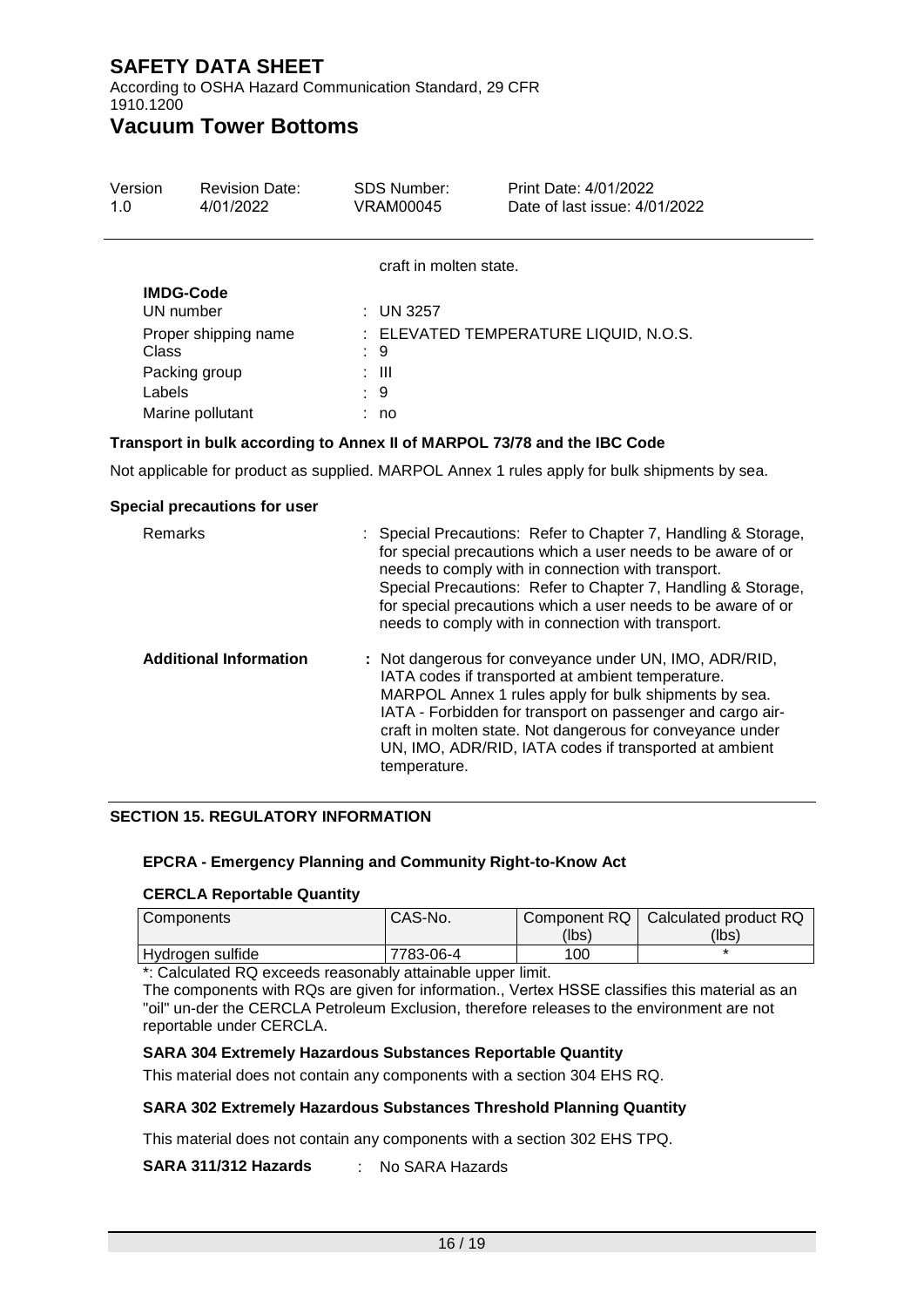According to OSHA Hazard Communication Standard, 29 CFR 1910.1200

# **Vacuum Tower Bottoms**

| Version<br>1.0 | <b>Revision Date:</b><br>4/01/2022                                                                               | <b>SDS Number:</b><br><b>VRAM00045</b>                 | Print Date: 4/01/2022<br>Date of last issue: 4/01/2022                                                                                                                                  |  |  |  |
|----------------|------------------------------------------------------------------------------------------------------------------|--------------------------------------------------------|-----------------------------------------------------------------------------------------------------------------------------------------------------------------------------------------|--|--|--|
|                | <b>SARA 313</b>                                                                                                  |                                                        | This material does not contain any chemical components with<br>known CAS numbers that exceed the threshold (De Minimis)<br>reporting levels established by SARA Title III, Section 313. |  |  |  |
|                | <b>Clean Water Act</b>                                                                                           |                                                        |                                                                                                                                                                                         |  |  |  |
|                | The following Hazardous Chemicals are listed under the U.S. CleanWater Act, Section 311, Table                   |                                                        |                                                                                                                                                                                         |  |  |  |
| 117.3:         | Hydrogen sulfide                                                                                                 | 7783-06-4                                              | 0.9999 %                                                                                                                                                                                |  |  |  |
|                | <b>US State Regulations</b>                                                                                      |                                                        |                                                                                                                                                                                         |  |  |  |
|                |                                                                                                                  |                                                        |                                                                                                                                                                                         |  |  |  |
|                | Pennsylvania Right To Know<br>Hydrogen sulfide                                                                   |                                                        | 7783-06-4                                                                                                                                                                               |  |  |  |
|                | <b>California Prop. 65</b>                                                                                       |                                                        |                                                                                                                                                                                         |  |  |  |
|                | defects, or any other reproductive harm.                                                                         |                                                        | This product does not contain any chemicals known to State of California to cause cancer, birth                                                                                         |  |  |  |
|                | <b>Other regulations:</b>                                                                                        |                                                        |                                                                                                                                                                                         |  |  |  |
|                | The regulatory information is not intended to be comprehensive. Other regulations may apply<br>to this material. |                                                        |                                                                                                                                                                                         |  |  |  |
|                |                                                                                                                  |                                                        | The components of this product are reported in the following inventories:                                                                                                               |  |  |  |
| <b>TSCA</b>    |                                                                                                                  | All components listed.                                 |                                                                                                                                                                                         |  |  |  |
|                |                                                                                                                  |                                                        |                                                                                                                                                                                         |  |  |  |
|                | <b>SECTION 16. OTHER INFORMATION</b>                                                                             |                                                        |                                                                                                                                                                                         |  |  |  |
|                | <b>Further information</b>                                                                                       |                                                        |                                                                                                                                                                                         |  |  |  |
| tivity)        | NFPA Rating (Health, Fire, Reac- 0, 1, 0                                                                         |                                                        |                                                                                                                                                                                         |  |  |  |
|                | Full text of other abbreviations                                                                                 |                                                        |                                                                                                                                                                                         |  |  |  |
|                | 2009/161/EU                                                                                                      | 2009/161/EU                                            |                                                                                                                                                                                         |  |  |  |
| <b>ACGIH</b>   |                                                                                                                  |                                                        | USA. ACGIH Threshold Limit Values (TLV)                                                                                                                                                 |  |  |  |
|                | OSHA Z-2                                                                                                         |                                                        | USA. Occupational Exposure Limits (OSHA) - Table Z-2                                                                                                                                    |  |  |  |
|                | 2009/161/EU / STEL<br>2009/161/EU / TWA                                                                          | Short term exposure limit<br>Limit Value - eight hours |                                                                                                                                                                                         |  |  |  |
|                | ACGIH / TWA                                                                                                      | 8-hour, time-weighted average                          |                                                                                                                                                                                         |  |  |  |
|                | <b>ACGIH / STEL</b>                                                                                              | Short-term exposure limit                              |                                                                                                                                                                                         |  |  |  |
|                | <b>ACGIH / STEL</b>                                                                                              |                                                        | Short-Term Exposure Limit (STEL)                                                                                                                                                        |  |  |  |
|                | OSHA Z-2 / CEIL<br>OSHA Z-2 / Peak                                                                               |                                                        | Acceptable ceiling concentration<br>Acceptable maximum peak above the acceptable ceiling con-                                                                                           |  |  |  |
|                |                                                                                                                  | centration for an 8-hr shift                           |                                                                                                                                                                                         |  |  |  |
|                | Abbreviations and Acronyms                                                                                       | ÷                                                      | The standard abbreviations and acronyms used in this docu-<br>ment can be looked up in reference literature (e.g. scientific                                                            |  |  |  |

ACGIH = American Conference of Governmental Industrial Hygienists

dictionaries) and/or websites.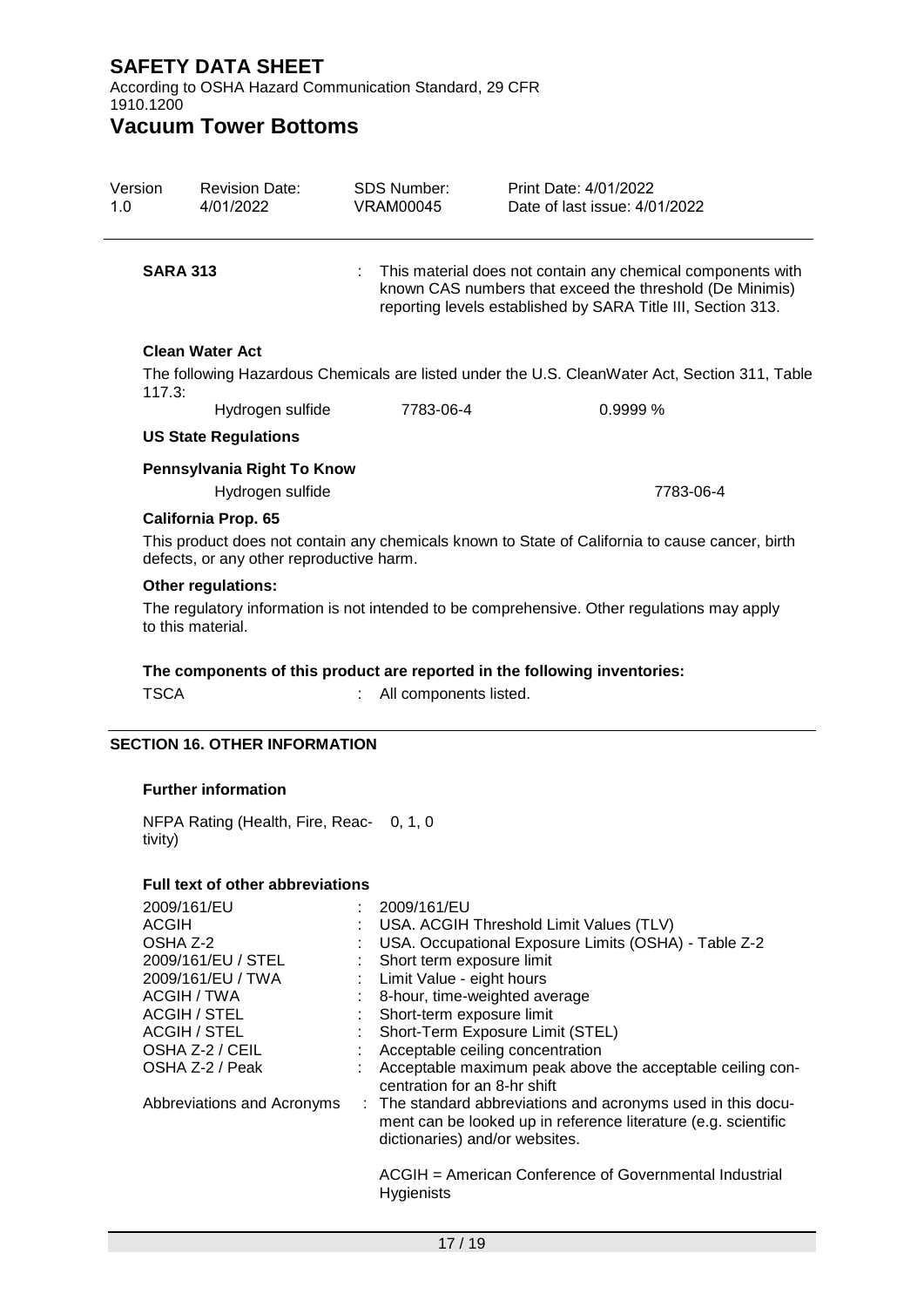According to OSHA Hazard Communication Standard, 29 CFR 1910.1200

| Version<br>1.0 | <b>Revision Date:</b><br>4/01/2022 | SDS Number:<br>VRAM00045                                                                                                               | Print Date: 4/01/2022<br>Date of last issue: 4/01/2022                                                                                                                                                                                                                                                                                                                                                                                                                                                                                                                                                                          |
|----------------|------------------------------------|----------------------------------------------------------------------------------------------------------------------------------------|---------------------------------------------------------------------------------------------------------------------------------------------------------------------------------------------------------------------------------------------------------------------------------------------------------------------------------------------------------------------------------------------------------------------------------------------------------------------------------------------------------------------------------------------------------------------------------------------------------------------------------|
|                |                                    |                                                                                                                                        | ADR = European Agreement concerning the International<br>Carriage of Dangerous Goods by Road<br>AICS = Australian Inventory of Chemical Substances<br>ASTM = American Society for Testing and Materials<br>BEL = Biological exposure limits<br>BTEX = Benzene, Toluene, Ethylbenzene, Xylenes<br><b>CAS = Chemical Abstracts Service</b><br>CEFIC = European Chemical Industry Council<br>CLP = Classification Packaging and Labelling<br>$COC = C level$ and Open-Cup<br>DIN = Deutsches Institut fur Normung<br>DMEL = Derived Minimal Effect Level<br>DNEL = Derived No Effect Level<br>DSL = Canada Domestic Substance List |
|                |                                    | gy Of Chemicals<br><b>Chemical Substances</b><br>Inventory                                                                             | $EC = European Commission$<br>EC50 = Effective Concentration fifty<br>ECETOC = European Center on Ecotoxicology and Toxicolo-<br>ECHA = European Chemicals Agency<br>EINECS = The European Inventory of Existing Commercial<br>$EL50 = E$ fective Loading fifty<br><b>ENCS</b> = Japanese Existing and New Chemical Substances                                                                                                                                                                                                                                                                                                  |
|                |                                    | Labelling of Chemicals<br>IL50 = Inhibitory Level fifty                                                                                | EWC = European Waste Code<br>GHS = Globally Harmonised System of Classification and<br>IARC = International Agency for Research on Cancer<br>IATA = International Air Transport Association<br>IC50 = Inhibitory Concentration fifty<br><b>IMDG</b> = International Maritime Dangerous Goods<br><b>INV</b> = Chinese Chemicals Inventory<br>IP346 = Institute of Petroleum test method $N^{\circ}$ 346 for the<br>determination of polycyclic aromatics DMSO-extractables<br>KECI = Korea Existing Chemicals Inventory                                                                                                          |
|                |                                    | $LL50 = Lethal$ Loading fifty<br><b>Pollution From Ships</b><br>served Effect Level<br>Substances<br>Chemicals<br>gerous Goods by Rail | $LC50$ = Lethal Concentration fifty<br>$LD50 = Lethal Does fifty per cent.$<br>LL/EL/IL = Lethal Loading/Effective Loading/Inhibitory loading<br>MARPOL = International Convention for the Prevention of<br>NOEC/NOEL = No Observed Effect Concentration / No Ob-<br>OE_HPV = Occupational Exposure - High Production Volume<br>PBT = Persistent, Bioaccumulative and Toxic<br>PICCS = Philippine Inventory of Chemicals and Chemical<br>PNEC = Predicted No Effect Concentration<br><b>REACH</b> = Registration Evaluation And Authorisation Of<br>RID = Regulations Relating to International Carriage of Dan-                |